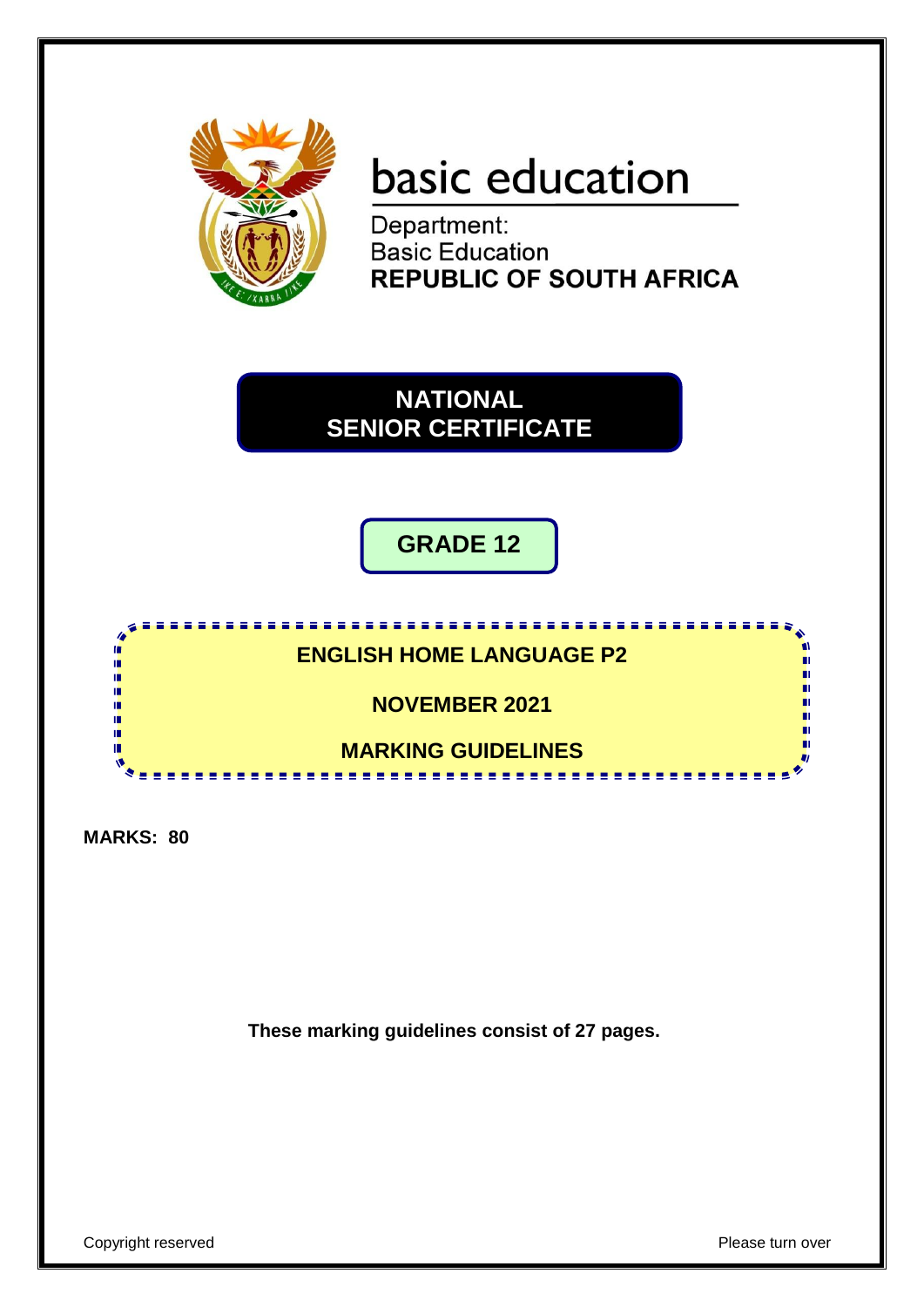# **NOTE TO MARKERS**

- These marking guidelines are intended as a guide for markers.
- The marking guidelines will be discussed with the marking panels before marking commences at the marking centres.
- Candidates' responses must be considered on their merits.

# **MARKING GUIDELINES**

- 1. Wherever a candidate has answered more than the required number of questions, mark only the first answer/response. (**The candidate may not answer the essay and the contextual question on the same genre.**)
- 2. If a candidate has answered all four questions in SECTION A (prescribed poems), mark only the first two.
- 3. If a candidate has answered two contextual or two essay questions in SECTIONS B and C, mark the first one and ignore the second. If a candidate has answered all four questions (novel) and/or all six questions (drama), mark only the first answer in each SECTION, provided that one contextual and one essay have been answered.
- 4. If a candidate gives two answers, the first of which is wrong and the next one correct, mark the first answer and **ignore** the next.
- 5. If answers are incorrectly numbered, mark according to the marking guidelines.
- 6. If a spelling error affects the meaning, mark incorrect. If it does not affect the meaning, mark correct.
- 7. *Essay questions*

If the essay is shorter than the required word count, do not penalise, because the candidate has already penalised himself/herself. If the essay is too long, assess on merit and discuss with senior markers.

8. *Contextual questions*

If the candidate does not use inverted commas when asked to quote, **do not penalise.**

- 9. For **open-ended questions**, no marks should be awarded for YES/NO or I AGREE/DISAGREE. The reason/substantiation/motivation/justification is what should be considered.
- 10.No marks should be awarded for TRUE/FALSE or FACT/OPINION. The reason/substantiation/motivation/justification is what should be considered.
- 11.Answers to contextual questions must be assessed holistically in the light of the discussion during the standardisation of the marking guidelines.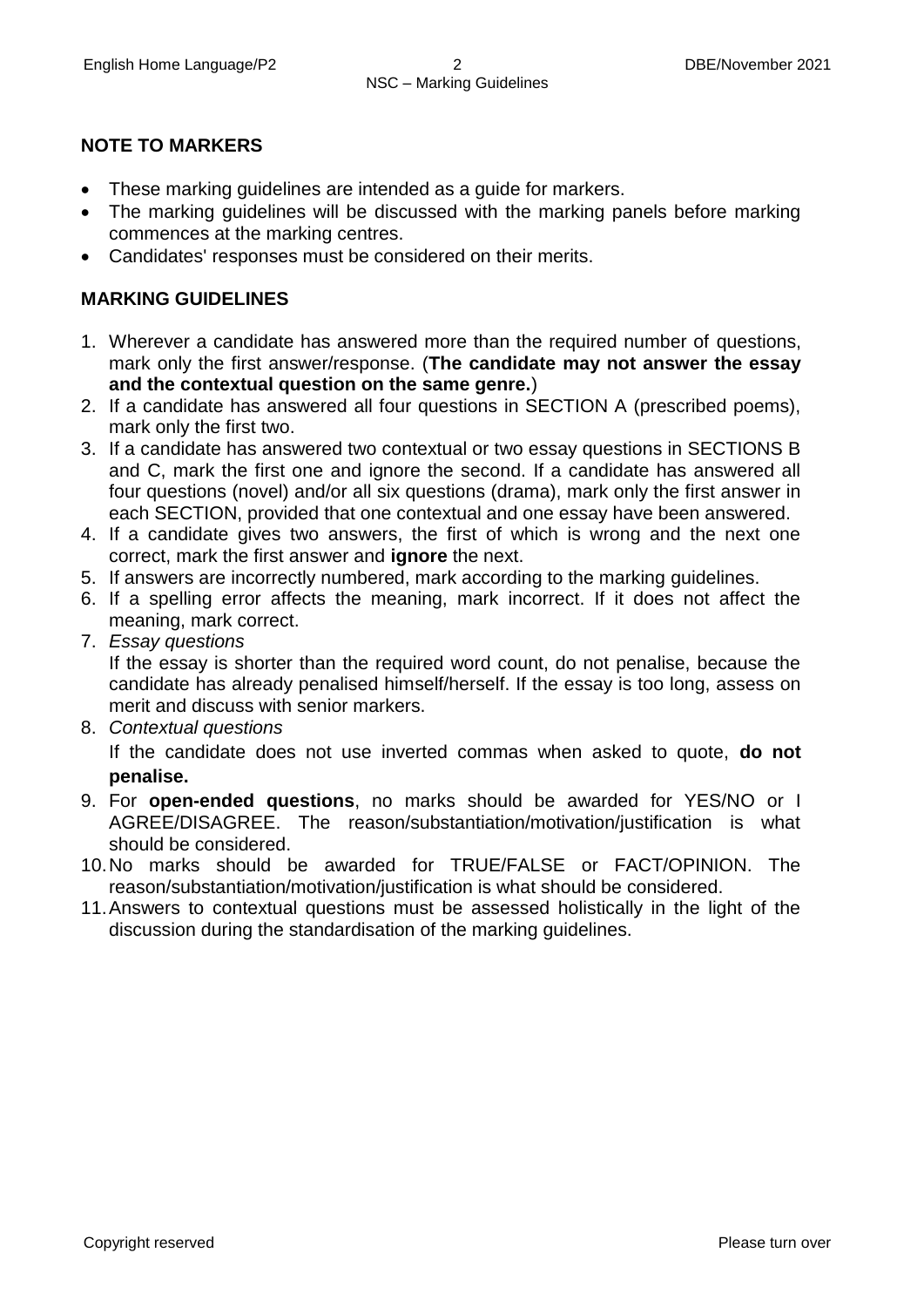# **SECTION A: POETRY**

## **PRESCRIBED POETRY**

# **QUESTION 1: POETRY – ESSAY QUESTION**

## **'THE GARDEN OF LOVE' – William Blake**

- Use the following points, among others, as a guideline to marking this question. Responses might differ, depending on the candidate's sensitivity to and understanding of the poem.
- Refer to page 26 for the rubric to assess this question.
- Blake views the Church as oppressive and corrupt. This poem is a criticism of the Church that places restrictions on people's lives.
- The Garden of Love alludes to the Garden of Eden a perfect place of beauty and purity where Adam and Eve were free to express themselves and live without shame. The unexpected appearance of the Chapel is reminiscent of the introduction of sin into the Garden of Eden which corrupted the state of innocence. Adam and Eve are made to feel ashamed and are barred from Eden; similarly, as the speaker matures, he becomes aware of the existence of sin and feels restricted by the morality of the Church; he now feels unwelcome in the Garden of Love.
- The speaker encounters the Chapel on the 'green'. Its intrusion blights the speaker's memory of the garden as a place of pleasure. He is disillusioned and feels that the Church has usurped the joy experienced on the 'green'.
- The Chapel dominates and invades an area once associated with innocence, carefree play and a lack of inhibitions. This public space is now dominated by an invasive building that represents repression of natural instincts.
- The shut gates reinforce the discriminatory, restrictive and unwelcoming attitude of the Church which does not provide the comfort it should. This is emphasised by the hostile command, 'Thou shalt not' – instead of being supportive, the church is harsh, forbidding and unforgiving.
- Before the building of the Chapel, the area was filled with 'sweet flowers', symbolising growth, peace, joy and comfort. However, the Church has destroyed the harmony and solace of the garden.
- There is a contrast between the colour green, which represents fertility, liveliness and energy, and the 'black gowns' of the priests, representing oppression, corruption and despondency. The priests are joyless, forbidding and threatening as they do 'their rounds', suppressing spontaneity. The priests are like guards on duty, ready to subdue any expression of joy and natural instinct.
- 'Graves' and 'tomb-stones' now overwhelm the garden, filling it with gloom and foreboding. The natural beauty has been eroded and despoiled. Visions of death dominate the garden now.
- Natural instincts are bound with thorns ('binding with briars'), suggesting that joy is regarded as sinful and deserving of punishment.
- The speaker's tone is despairing/disapproving/scornful/critical/scathing of the repressive attitude/nature of the Church. He is disillusioned by the constricting influence of the Church.

[Credit valid alternative responses.] **[10]**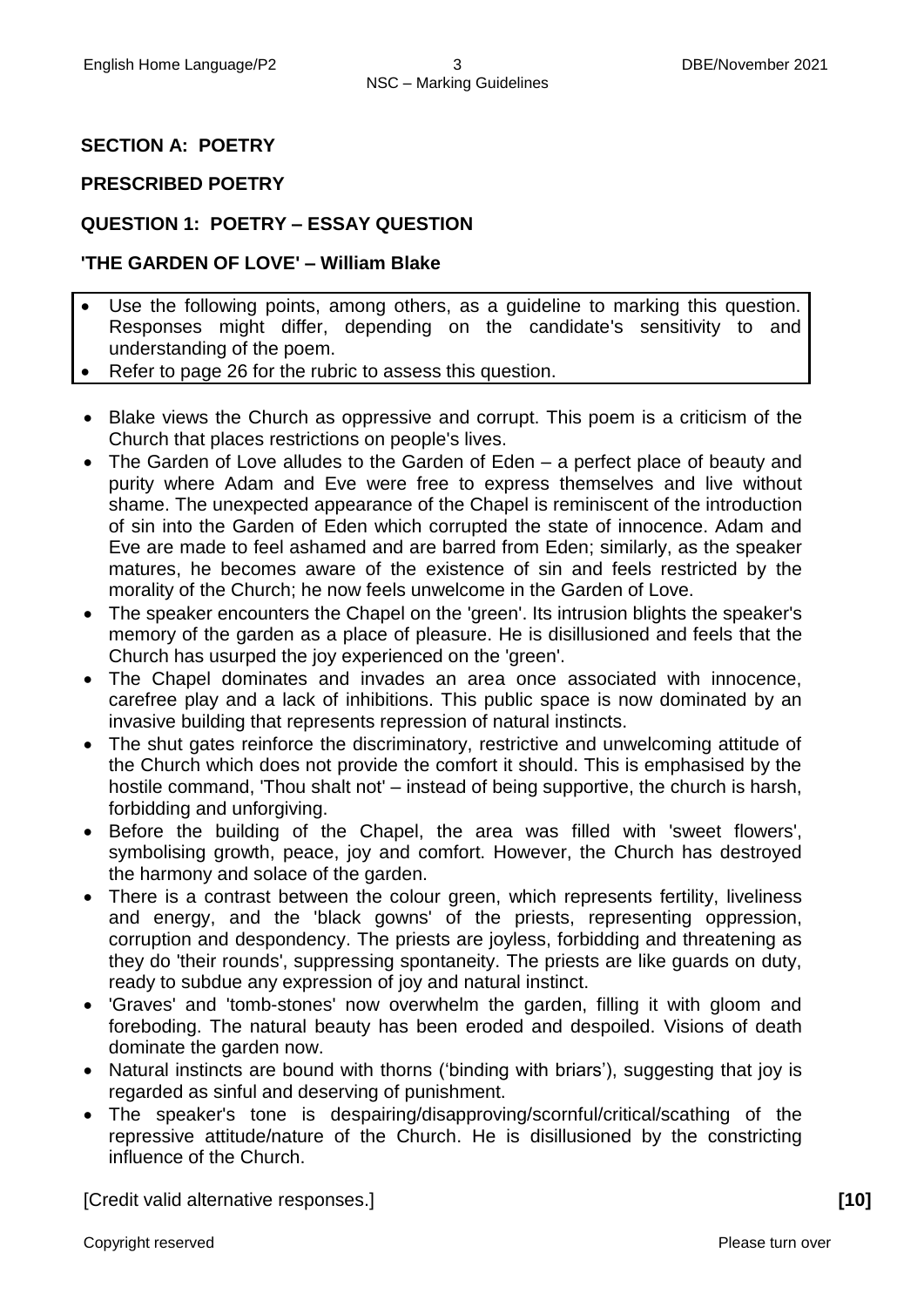# **QUESTION 2: POETRY – CONTEXTUAL QUESTION**

## **'A HARD FROST' – Cecil Day Lewis**

2.1 'Hard' implies a very harsh and harmful set of weather conditions./ It refers to a severe frost that occurs in particularly freezing/cold conditions; things are frozen, resulting in extreme damage being done to plants.

> [Candidates might refer to 'hard' being associated with the cruelty of the frost in its deceptiveness.]

[Award 1 mark for the weather condition and 1 mark for the effect.] (2)

2.2 These flowers typically bloom in early spring; however, it is not the flowers that have appeared overnight. Instead, it is the patterns created by the frost on the window, and its covering the landscape, that resemble these flowers. The presence of these illusionary flowers is part of the misconception that spring has arrived.

[Award 2 marks for two relevant and distinct ideas.] (2)

2.3 The fields are illuminated with a bright intensity and appear to be on fire because the frost glistens when the sunlight first appears. The frost is compared to diamonds because it is hard and sparkles when the light strikes it. The fields suddenly glow ('blaze'), lighting up the scene as if a fire has broken out. The image conveys the transformation of the dreary winter landscape into a magical, precious wonderland which dazzles the eye.

[Award 3 marks only if a comment is made.] (3)

2.4 These lines convey the message that the natural cycle of life will prevail. The seeds represent fertility and are a reminder that, 'deep below' the frosty earth, there is the potential for life. In spite of the firm hold which winter has on the frozen ground, the frost loosens the hard ground ('worrying the stiff clods'). This allows the soil to relax its hold ('unclenches their grip') on the seeds. This, together with the life-giving water provided by the thawing frost, allows the seeds to germinate.

> The death of winter will be replaced by the vitality of spring when the dormant seeds germinate, thus illustrating the inter-dependence of the seasons in perpetuating life and ensuring humanity's future ('lets our future breathe').

[Do not award marks for mere identification of diction.]

[Award 3 marks only if diction is discussed critically.] (3)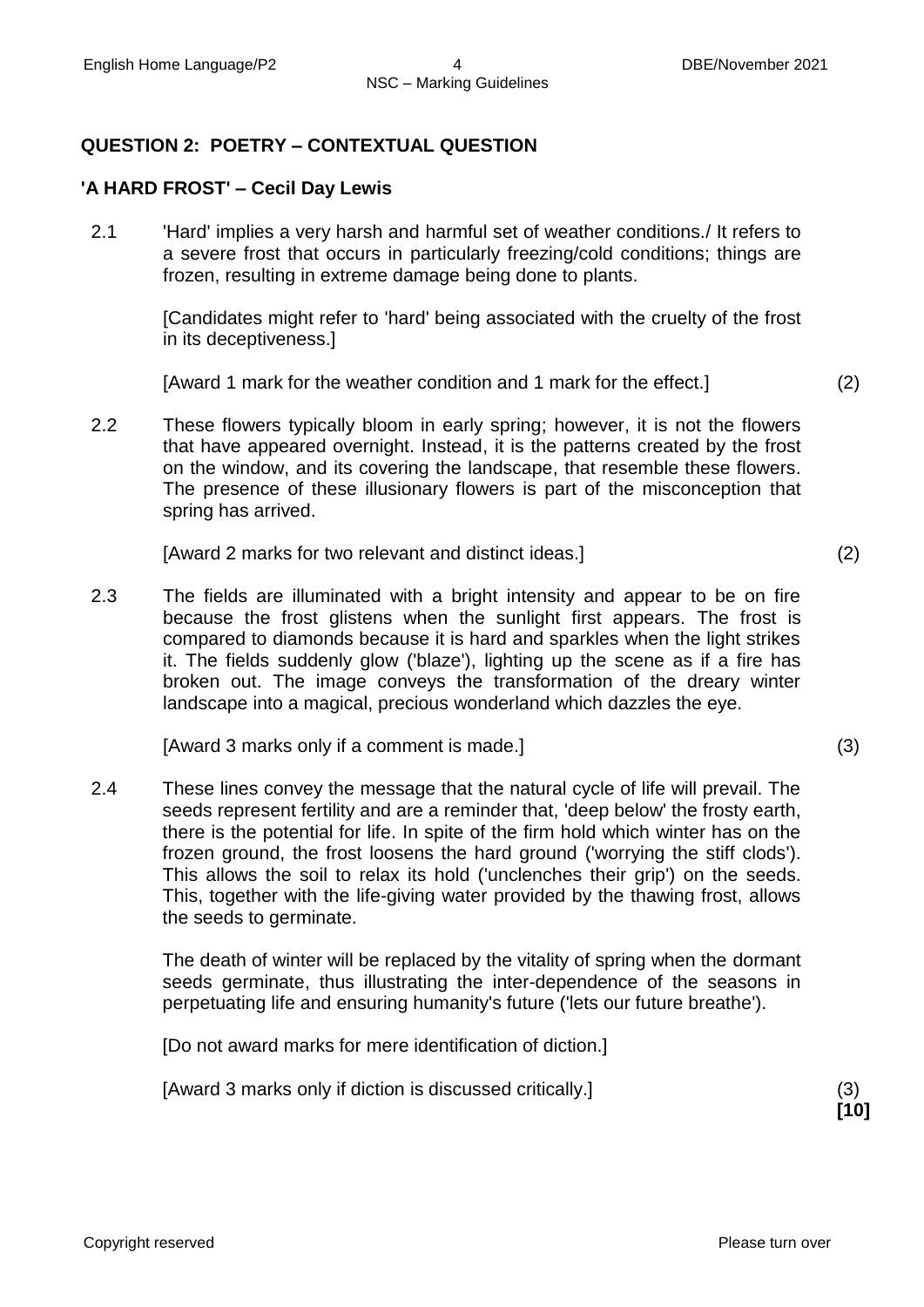# **QUESTION 3: POETRY – CONTEXTUAL QUESTION**

# **'VULTURES' – Chinua Achebe**

3.1 The morning is depressing/gloomy/dreary. There is no glimmer of sunlight to brighten the mood or the scene. The 'drizzle' adds to the overcast, unpleasant conditions of the morning. This creates an ominous atmosphere.

[Award 2 marks for any two ideas.] (2)

3.2 The feathers are described as a grotesque, revolting clump. The reader feels disgusted/repelled by the appearance of the ill-shaped/distorted mass.

[Award 2 marks only if the attitude is discussed.] (2)

3.3 The tree is compared to a skeleton of a dead animal or person. The vulture's 'perching high' on the branch suggests how the bird uses the tree as a vantage point to survey its hunting ground; it has a panoramic view of the scene. The image conveys the pervading feeling of death in the poem, as well as the bleakness of the environment. The image is a reminder of the inhumanity of people and the cruelty of which they are capable.

[Award 3 marks only if a comment is made.] (3)

3.4 The speaker implies that human nature is paradoxical: that compassion and brutality can co-exist. Even the most cold-hearted people are capable of tenderness. The actions of the Commandant at work are juxtaposed with his actions on the way home. Despite his involvement in the inhumane deaths ('fumes of human roast') of millions of people, the evil Commandant returns home and merely shrugs off the lingering evidence ('clinging rebelliously') of his barbaric acts. This heartless man is able to show and feel love for his family. He is endearingly referred to as 'Daddy' by his 'tender offspring'.

[Award 3 marks only if diction and the speaker's message are discussed.] (3)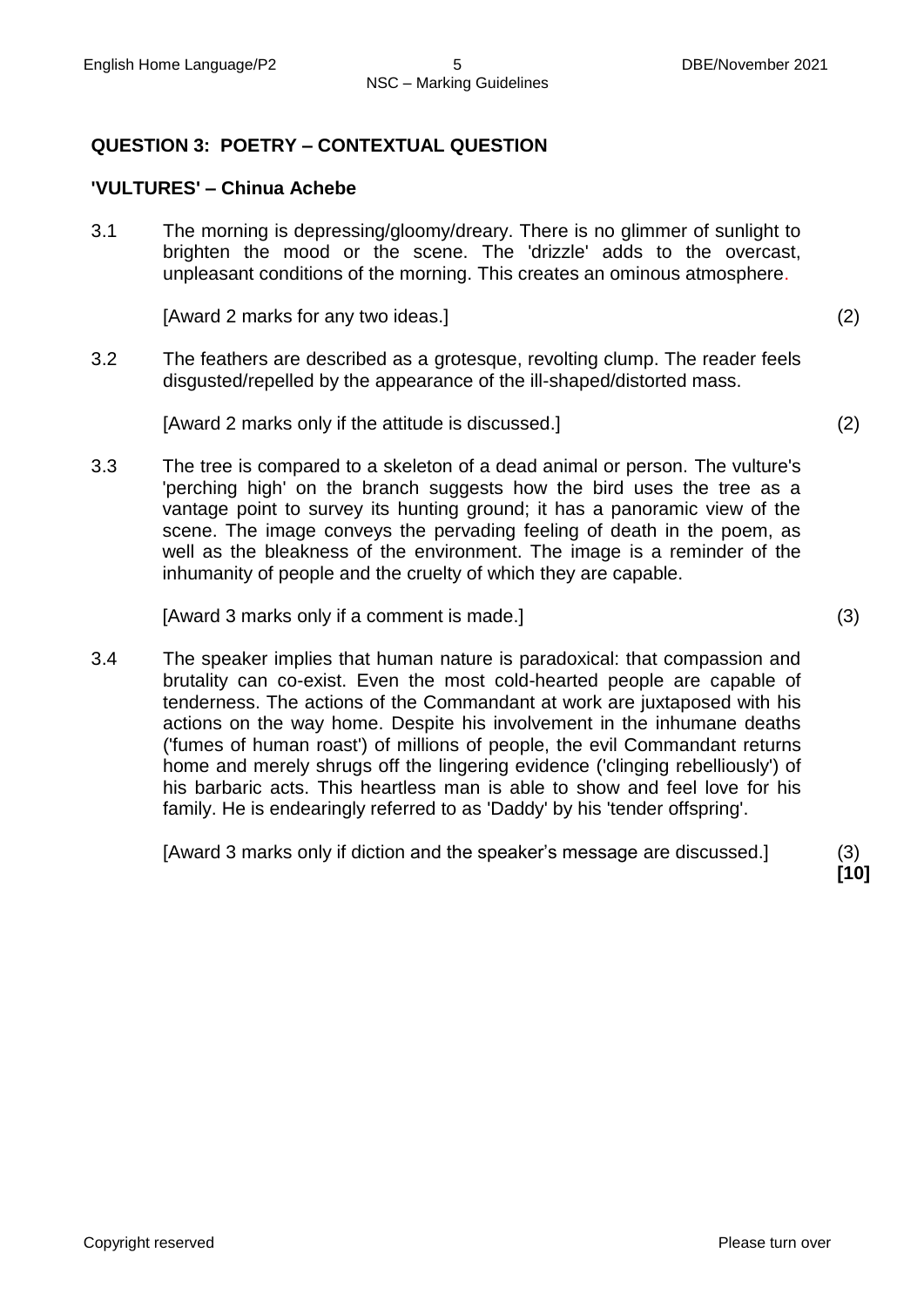# **QUESTION 4: POETRY – CONTEXTUAL QUESTION**

## **'AN AFRICAN THUNDERSTORM' – David Rubadiri**

4.1 The trees are submissive and yield to the wind, allowing it to pass over them. By doing this, they acknowledge the wind's dominance and power. The trees bend to escape being damaged by the wind.

[Consider responses that have a political allusion, on merit.]

[Award 2 marks only if the relationship is discussed.] (2)

4.2 The short/staccato lines convey the gusting, swirling actions and the longer lines focus on the speed and destruction the wind causes as it lingers over the landscape./The contrast of the irregular lines suggests the unpredictability/erratic nature of the wind.

[Award 2 marks only if the irregularity of the lines is discussed.] (2)

4.3 'Pregnant' implies that the clouds are heavy with rain; the unleashing of that volume of rain might be destructive. The words, 'ride stately' suggest that the clouds use the wind to help them gather their forces like royalty would gather an army to wreak havoc on an enemy. The clouds are perched, suggesting that they are an unstoppable force hovering menacingly over the area. By comparing the clouds to a bird of prey, the ominous and threatening nature of the storm is emphasised.

[Consider responses that have a political allusion, on merit.]

[Award 3 marks for any two images well discussed.] (3)

4.4 'Jaggered blinding flashes' suggests sharp, intense bursts of lightning, while 'Rumble, tremble, and crack' refer to the loud, threatening sounds the thunder makes as it reverberates in the air. This conveys the ferocity and violence of the storm. The 'smell of fired smoke' suggests the lingering, pungency of wood that is burning, either from being set alight by lightning, or from the cooking fires that are smouldering after being put out by the rain. This image might also suggest the smell of gunpowder thus reinforcing the army image. This is a reminder of the danger the storm poses. The use of 'pelting' highlights the speed with which the storm moves. It is also a reference to the rain or possibly hail which falls heavily and quickly, causing damage. By referring to the 'march of the storm' the speaker emphasises that the storm is a ruthless, unstoppable force. Like an army on the march, the storm is relentless in its approach and destructive power.

[Consider responses that have a political allusion, on merit.]

[Award 3 marks only if any two sensory images are discussed critically.] (3)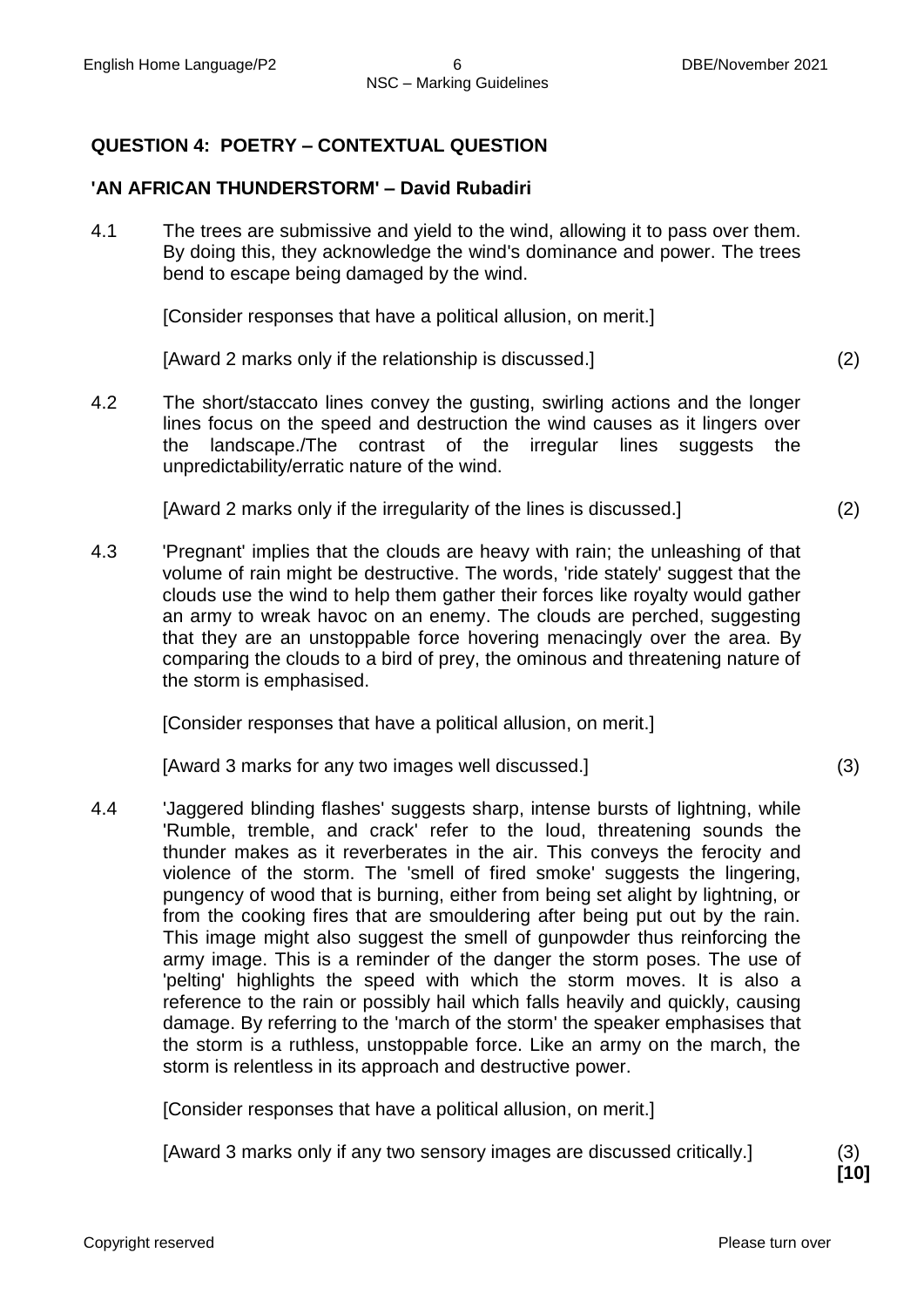# **UNSEEN POEM (COMPULSORY)**

# **QUESTION 5: CONTEXTUAL QUESTION**

#### **'NIGHTFALL' – BW Vilakazi**

5.1 The area is barren/unattractive/infertile. Everything natural has been destroyed by the mines, leaving the area bleak/polluted/desolate. It is an unhealthy environment.

[Award 2 marks for two distinct ideas.] (2)

5.2 As night falls the atmosphere becomes peaceful/calm/tranquil, creating a feeling of well-being and contentment. The natural cycle of life is perpetuated: there is a settling down for the night while the nocturnal animals emerge. The inclusion of the bats introduces a sinister/ominous undertone to the atmosphere.

[Award 2 marks for two distinct ideas.] (2)

5.3 The thieves are compared to animals or people who hide in the shadows and relentlessly stalk their unsuspecting prey. They are sinister, preying on their weak and vulnerable victims. The image suggests that life in the city is dangerous and unpredictable. Security in the city is never a guarantee as even the lit streets do not offer protection.

[Award 3 marks only if the image is well discussed.] (3)

5.4 The speaker is disillusioned and experiences a sense of loss. He is disheartened and cynical about life in the city which is crowded with people impatient to return home from a hard day at work. The use of 'only' suggests that in comparison to the country, the city has little to offer. The word, 'jostling' conveys their uncaring attitude as they push and shove one another in their haste to get home. The people are driven along like cattle by the onset of darkness. 'Herded' also suggests a lack of identity and a feeling of anonymity.

[Award 3 marks only if diction and the speaker's attitude are discussed.] (3)

**[10]**

**TOTAL SECTION A: 30**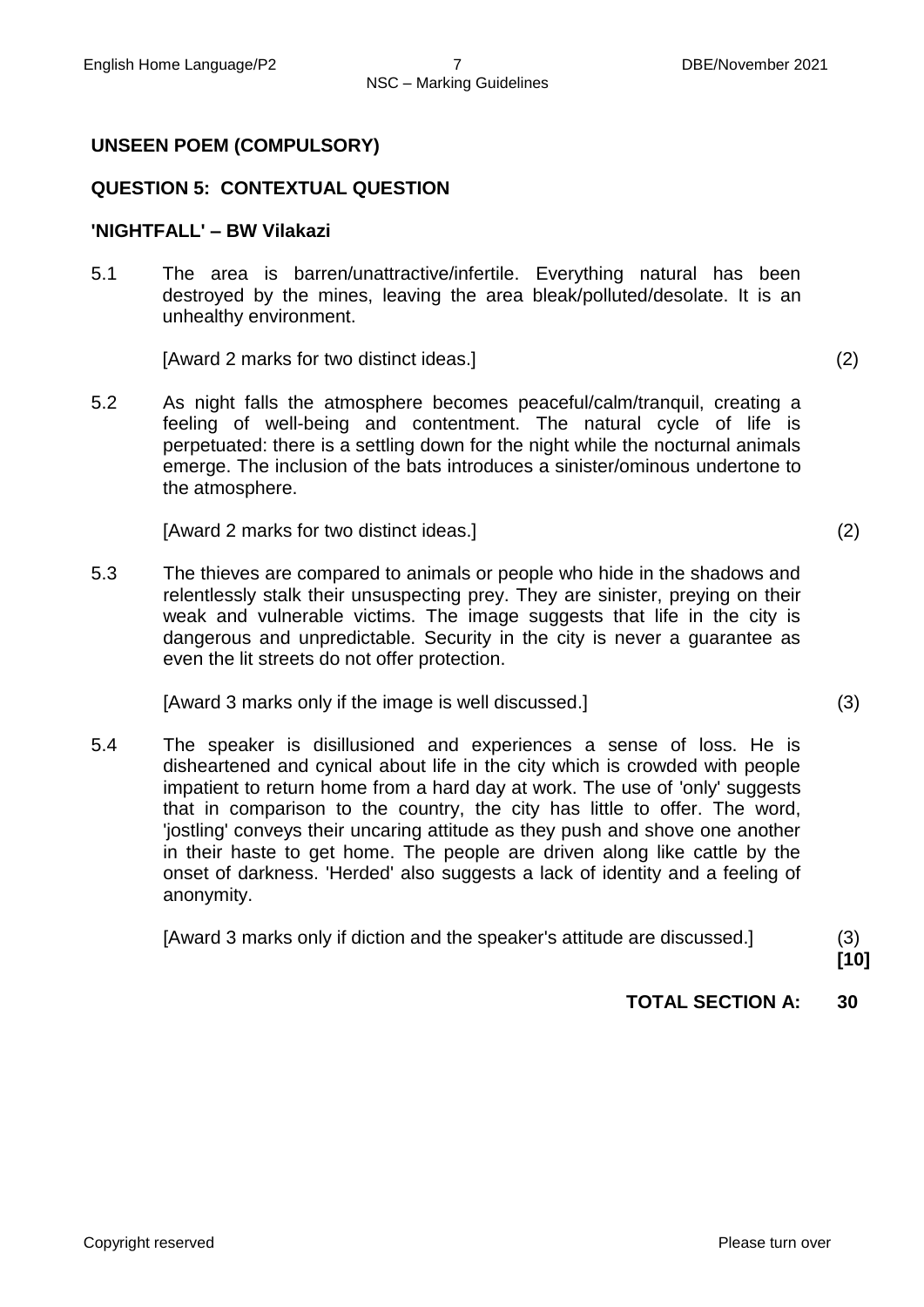# **SECTION B: NOVEL**

# *THE PICTURE OF DORIAN GRAY* **– Oscar Wilde**

# **QUESTION 6:** *THE PICTURE OF DORIAN GRAY* **– ESSAY QUESTION**

- Below is the basis for answering this essay. Use the following as a guideline only. However, also allow for answers that are different, original and show evidence of critical thought and interpretation.
- A range of examples should be used by the candidates to support their arguments.
- Refer to page 27 for the rubric to assess this question.
- Wilde draws attention to the superficiality and hypocrisy of Dorian, Lord Henry and to a lesser degree, Basil as well as the society in which they live.
- Dorian's wish to remain youthful and handsome is a reflection of his society's shallow preoccupation with outward signs of attractiveness and worth.
- When his wish is fulfilled, Dorian is able to lead a double life: socialite by day and degenerate by night. His portrait is symbolic of this hypocrisy. Dorian remains physically beautiful and unblemished, but the portrait becomes deformed and ugly.
- Dorian displays a superficial and fleeting concern for the poor; playing a duet with Lady Agatha for the poor is unlikely to make any significant difference in their lives and he is quick to forget his commitment when a more appealing experience is offered to him.
- Dorian's indifference to Sibyl's and Basil's death is indicative of the superficiality of his feelings; his concern is for himself rather than others.
- While appearing to avoid ugliness, Dorian paradoxically seeks it out; he is drawn to the dingy underbelly of London's docks, opium dens and brothels.
- Lord Henry preaches the principles of aestheticism and hedonism and while he surrounds himself with many beautiful objects (most notably Dorian), his pursuit of hedonism is conservative and essentially harmless.
- Many of Lord Henry's paradoxical statements criticise the restrictive narrowmindedness of the times in which he lives. He refers to 'monstrous laws' that regulate people's lives and prevent them from expressing themselves. However, while he encourages Dorian to ignore such restrictions, there is no evidence that he does so himself.
- Lord Henry is a married man, but he is dismissive of marriage and discourages Dorian from marrying.
- Basil is drawn to Dorian's good looks and refuses to believe that he is capable of anything unpleasant or immoral.
- Sibyl is also enamoured by Dorian's appearance, referring to him as 'Prince Charming'; she believes that he will save her from a life of drudgery.
- Victorian society was supposedly morally conservative, and yet immorality abounds. The novel conveys the idea that a society that is too repressive encourages hypocrisy.
- Dorian's many vices are excused because of his attractiveness, while Alan Campbell and Adrian Singleton are victims of society's judgement. This superficial response to people is symptomatic of society's double standards and hypocrisy.
- Dorian and his peers' adherence to the principles of aestheticism leads them to value appearance more than substance ('manners are of more importance than morals'). They are materialistic, surrounding themselves with luxurious/lavish furnishings and beautiful objects. Their lives are shallow; they do little more than attend parties where they indulge in gossip and trivial conversation.

[Accept valid alternative/mixed responses.] **[25]**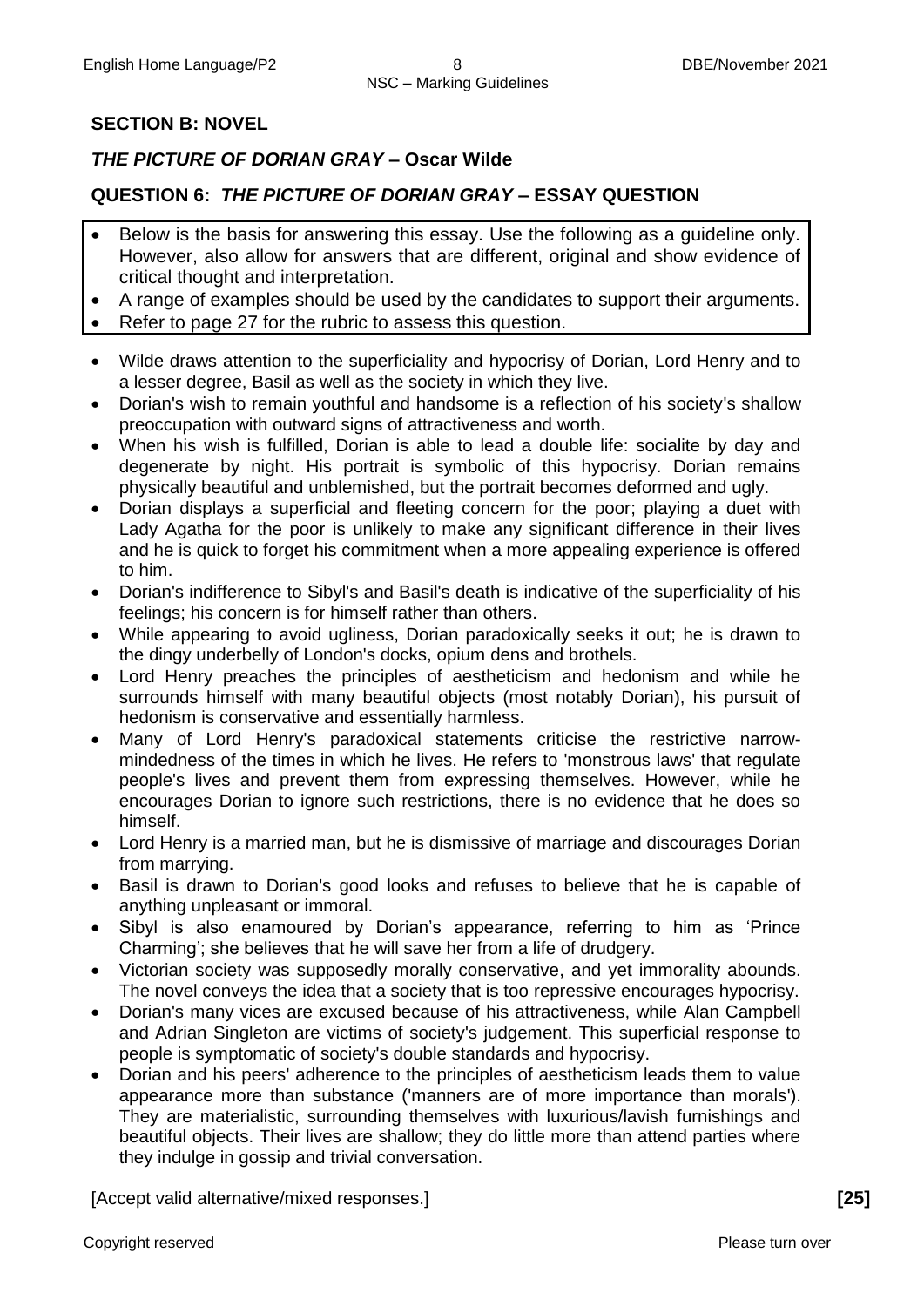# **QUESTION 7:** *THE PICTURE OF DORIAN GRAY* **– CONTEXTUAL QUESTION**

7.1 While Lord Henry and Basil wait for Dorian to join them for dinner, Lord Henry informs Basil of Dorian's engagement to Sibyl Vane, an actress, and his invitation to attend the theatre where she will perform later that evening. Basil expresses concern about the haste with which Dorian has become engaged as well as about the suitability of his fiancée. Dorian, when he joins them, objects to Lord Henry's constant cynical comments about marriage and women in general.

[Award 3 marks for three distinct points.] (3)

7.2 Lord Henry's domineering and controlling personality is reflected in the travel arrangements he makes. Because Lord Henry is aware of Basil's disapproval of his hold over Dorian, he deliberately separates Dorian from Basil so that he can continue to maintain his power over Dorian. The compliance of Dorian and Basil with these arrangements clearly indicates how Lord Henry invariably gets his own way.

[Credit valid alternative responses.]

[Award 3 marks for any two ideas well discussed.] (3)

7.3 The use of 'lad' in this extract implies that Dorian is young and immature. Being youthful and inexperienced means that he is more easily influenced. Dorian is less discerning about whom he listens to and which advice he takes. His naivety and innocence imply that all experiences are new and exciting to him. After Dorian's wish is realised, his youthful appearance is maintained while others around him age, thus always making him the 'lad' in others' eyes. However, his appearance belies the fact that he has lost his innocence; instead, he becomes jaded by life's experiences.

The reference might be considered ironic later in the novel because Dorian has lost the innocence associated with youth; instead, he is degenerate and a corrupting influence on others.

[Award 3 marks only if the significance is discussed.] (3)

7.4 Sibyl is the embodiment of art, beauty and morality. Dorian romanticises her as the quintessence of his aesthetic ideals. He does not recognise her as an individual and is unconcerned about her as a 'real' woman. Sibyl inspires his romantic ideas of what love is because she is the incarnation of all Shakespeare's tragic heroines. Sibyl is not real to him; she lives in the world of art.

[Award 3 marks for any two ideas discussed critically.] (3)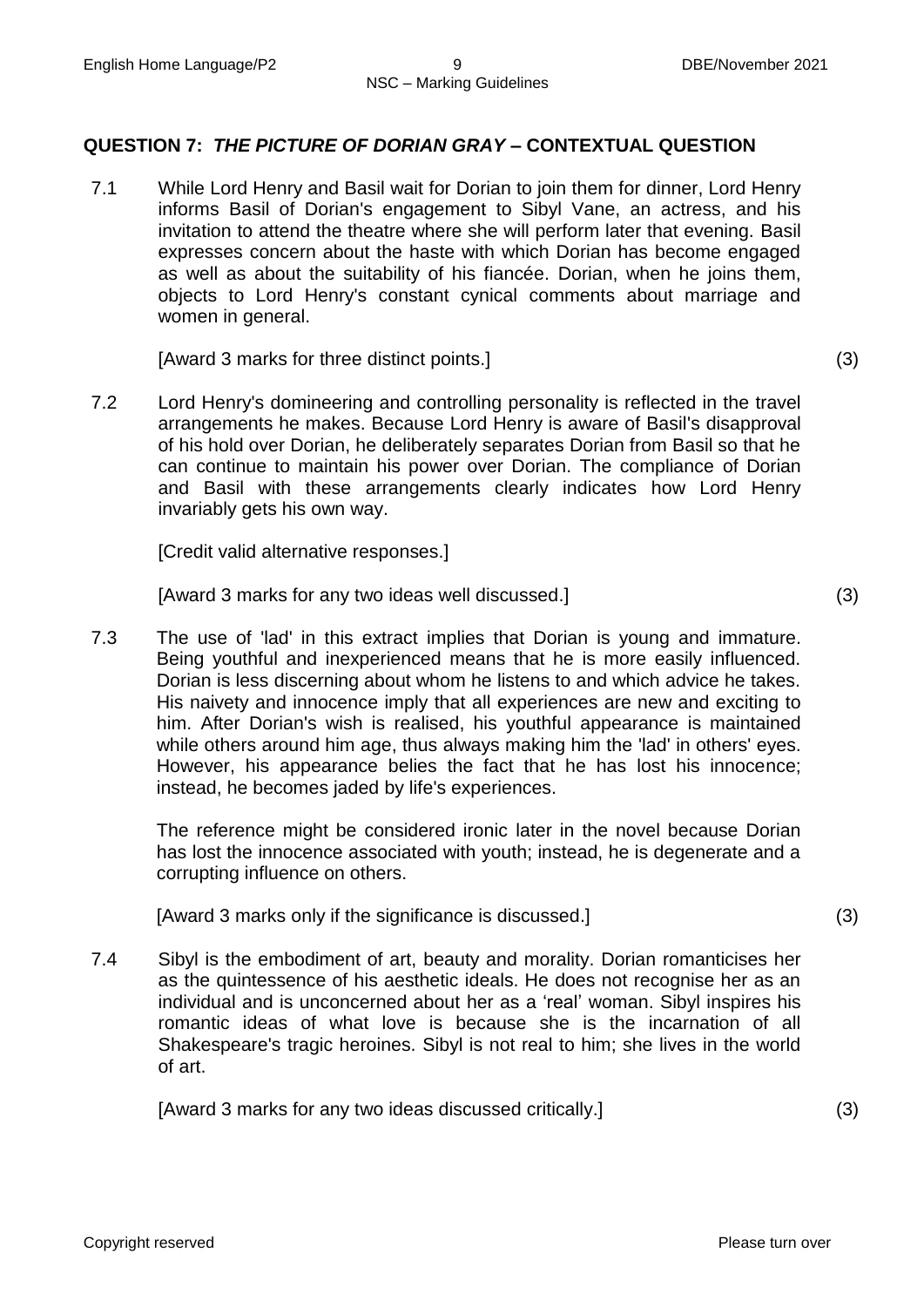7.5 The reader might feel sympathy/pity for Basil because of the awareness of his adoration of Dorian and how deeply he is affected by this loss. Basil is devastated and feels that Dorian is lost to him for ever; he despairs of ever regaining the close friendship they once shared. Basil is despondent and feels bereft and abandoned. He feels as if he has suddenly aged because of the intensity of his disillusionment and despair.

[Credit valid alternative/mixed responses.]

[Award 3 marks for any two ideas well discussed.] (3)

7.6 Dorian has summoned Alan Campbell to his home, after having murdered Basil in a fit of anger. He alludes to needing Alan's help in a 'life and death' situation. It later transpires that Dorian wants Alan to use his knowledge of chemistry to dispose of Basil's body.

[Award 3 marks for three distinct points.] (3)

7.7 Alan Campbell's reaction is justified because his association with Dorian has destroyed his reputation. He has felt compelled to withdraw himself from society, thus becoming isolated and melancholic. He has lost his interest in music because it is a reminder of a passion he once shared with Dorian. Alan is angry and resentful that Dorian still has a hold over him. He has been summoned to the house by Dorian who now behaves as though Alan is there voluntarily. This careless and callous attitude infuriates Alan because he is there under duress.

[Candidates might refer to Dorian's cruel character and his corrupting influence on others.]

[Award 3 marks for any two ideas well discussed.] (3)

7.8 In these lines, Dorian shows no remorse for any of his immoral actions, including the murder of a man who cared deeply for him. Dorian has no qualms about using the hold he has over Alan Campbell to remove all trace of his heinous murder. Dorian is callous and once more feels in control now that there is a solution to his problem of disposing of the evidence of his crime. This is similar to the way in which Dorian reacts to the accusations of having destroyed people like Sibyl and Adrian Singleton; instead, he holds them responsible for causing their own destruction. This displays Dorian's lack of accountability. Dorian shows no regard for the people whom he destroys. He has no conscience, becomes immoral and believes he can act with impunity.

[Candidates might refer to other examples to illustrate the state of Dorian's morality.]

[Credit valid alternative responses.]

[Award 4 marks only if a comment is made on any two ideas.] (4)

**[25]**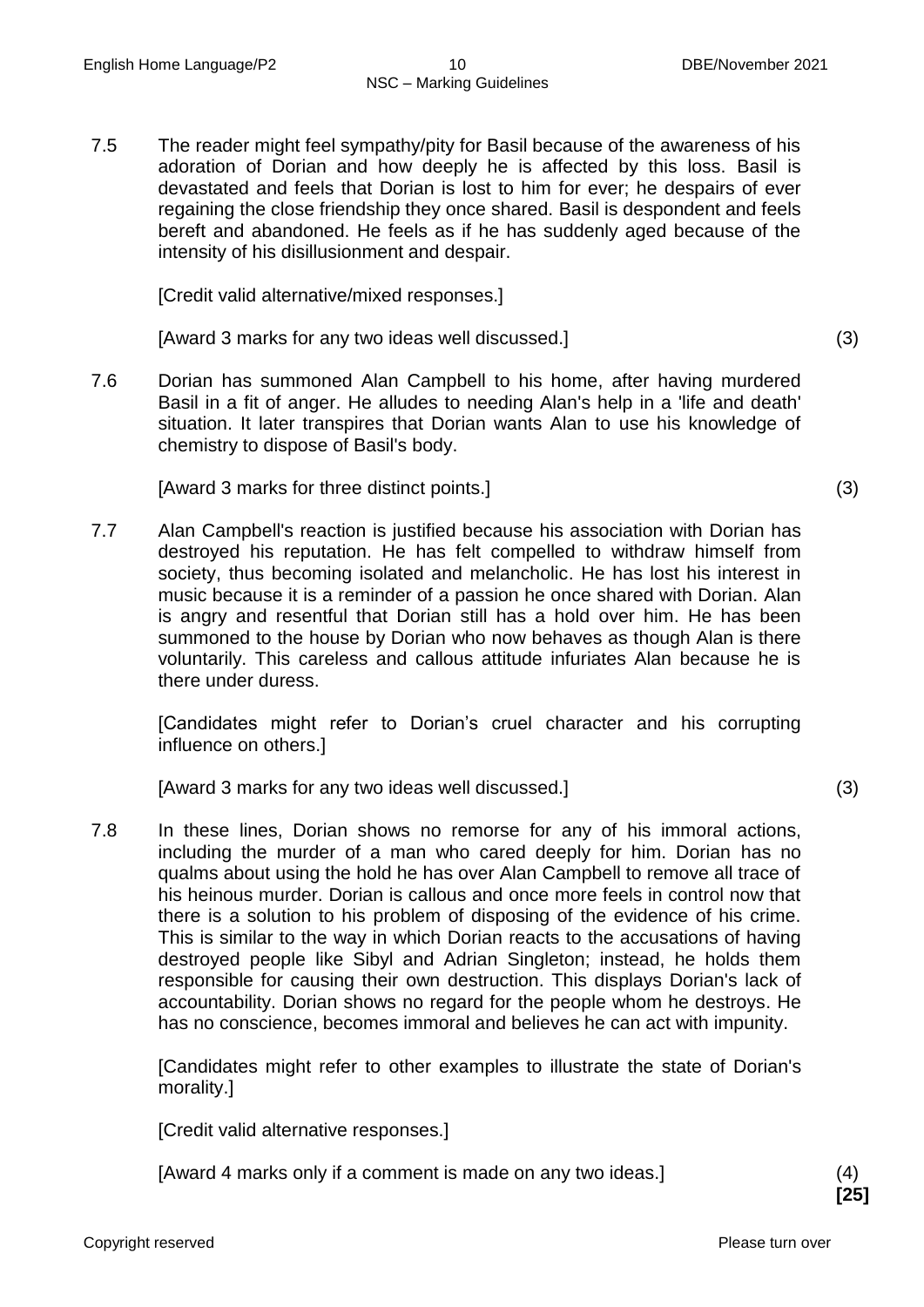# *LIFE OF PI* **– Yann Martel**

# **QUESTION 8:** *LIFE OF PI* **– ESSAY QUESTION**

- Below is the basis for answering this essay. Use the following as a guideline only. However, also allow for answers that are different, original and show evidence of critical thought and interpretation.
- A range of examples should be used by the candidates to support their arguments.
- Refer to page 27 for the rubric to assess this question.
- The relationship Pi develops with Richard Parker allows him to endure the tribulations he faces after being shipwrecked.
- Pi's selfless rescue of Richard Parker initiates a relationship that is essential to Pi's physical and psychological wellbeing. Richard Parker later reciprocates by saving Pi from being attacked by the hyena and the blind Frenchman.
- It is the tiger's presence on board that forces Pi to use his problem-solving skills to find ways to stay alive.
- A relationship of co-dependency develops between Pi and Richard Parker; ensuring the tiger's survival keeps Pi occupied and prevents him from sinking into depression.
- His decision to tame Richard Parker is inspired and contributes to his survival.
- Through his anthropomorphising of Richard Parker, Pi is able to endure and overcome the loneliness and despair he experiences.
- Pi has a healthy fear of Richard Parker; he is a physical threat to Pi but his presence also gives Pi the determination to survive.
- In the second story, Richard Parker as Pi's alter ego enables him to survive.
- By focusing on the tiger's physical needs, Pi also ensures his own survival. In addition, the routine Pi establishes distracts him from thinking about the physical deprivation he experiences and his grief at the loss of his family.
- Pi's spiritual and mental strength can be attributed to the upbringing he receives from his mother.
- His mother develops in Pi a love for stories, which later translates into his occupying his mind by writing in his journal. The story Pi tells of his ordeal helps him to process the trauma he experiences.
- On the lifeboat, Gita Patel realises that survival is dependent on adaptability; her willingness to eat raw fish makes it easier for Pi to do the same. Her endurance is an example for Pi to emulate. Her self-sacrifice strengthens Pi's resolve to survive.
- Pi's love for his mother, his regret at having disappointed her by eating the emergency rations and his guilt at not protecting her from the French cook contribute to his brutal murder of the cook. Her violent death unleashes Pi's savagery and ultimately enables him to endure the conditions in which he finds himself.
- In the second story, Pi is saved from drowning by the French cook who throws him a lifebuoy and pulls him into the lifeboat. Pi is initially dependent on the French cook for his survival: he encourages Pi to fish and catch turtles and he persuades Pi to eat the biscuits to satisfy his hunger. This interaction contributes to Pi's fortitude and perseverance.
- Pi develops an ambivalent relationship with the French cook; he is appalled by the cook's savagery but by witnessing the cook's single-minded determination to survive, Pi develops the same response to his circumstances. Pi acknowledges that the evilness of the French cook triggers the evil within him.

[Credit valid alternative/mixed responses.] **[25]**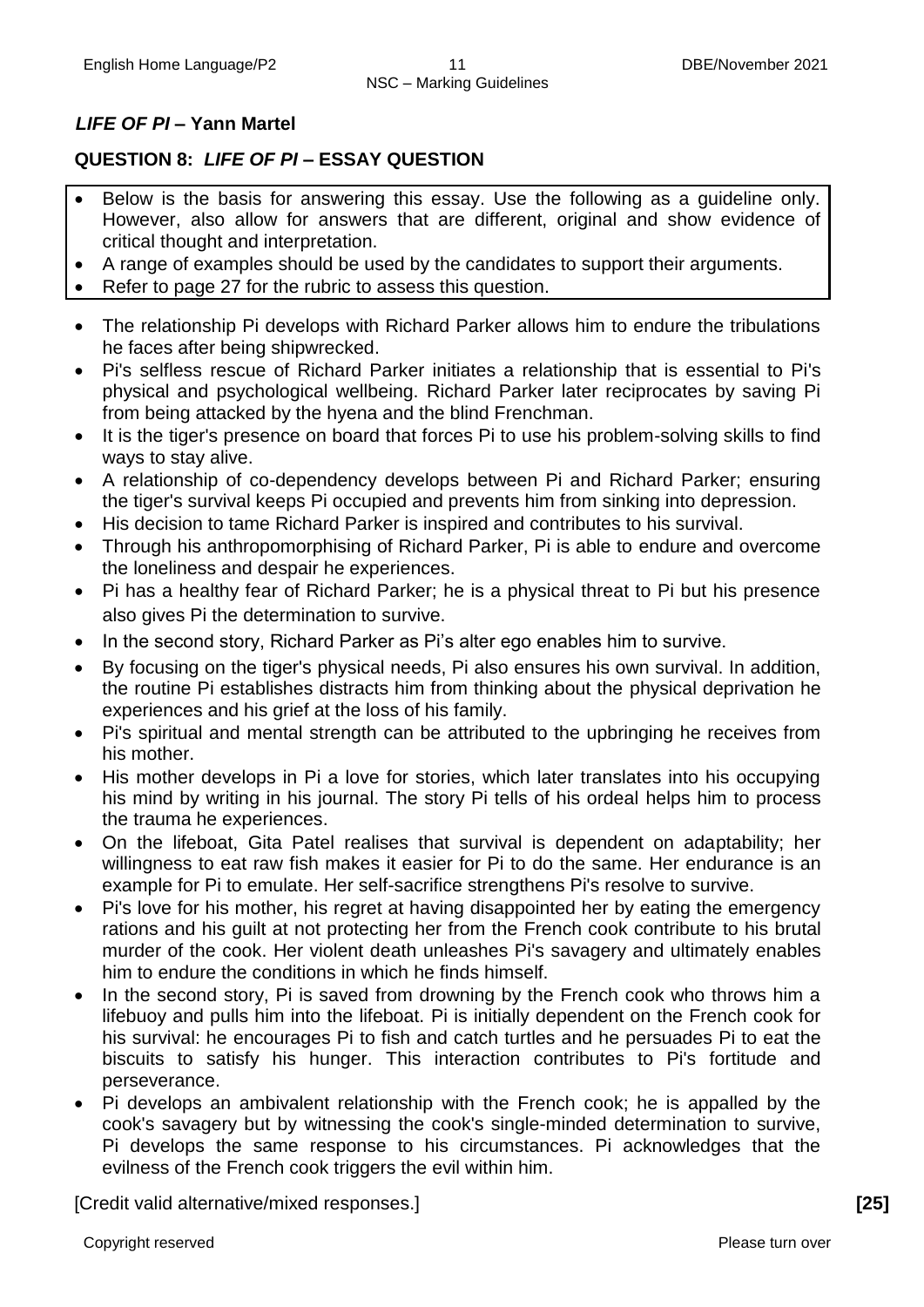#### **QUESTION 9:** *LIFE OF PI* **– CONTEXTUAL QUESTION**

9.1 Pi's knowledge of animals is developed at the zoo his father owns in Pondicherry. He spends time observing the habits of animals as well as watching how the animals are fed by the zookeepers. From them, he learns about the territorial nature of animals and an animal's flight distance. His knowledge of how lions are tamed in circuses equips him with the skills to subdue Richard Parker. Pi's father teaches him and Ravi a harsh lesson about the dangers of anthropomorphising animals when he forces them to observe a tiger eating a goat. These experiences develop within Pi a healthy respect for animals and allow him to co-exist with Richard Parker on the lifeboat.

[Award 3 marks for any two ideas well explained.] (3)

9.2 Pi acknowledges the danger that Richard Parker presents. Not only has Pi's father made him aware of the predatory nature of tigers, but Pi has also witnessed Richard Parker's savagery. However, the word, 'wonder' suggests that Pi admires and is awed by Richard Parker's splendour and power.

> [Candidates might refer to Pi's fear of his own animalistic instincts in the second story; however, Pi also appreciates his ability to survive.]

[Award 3 marks only if the contradiction is well discussed.] (3)

9.3 The reader empathises with Pi's tenuous situation while also admiring his resolve to take control of his fate.

> Pi is realistic and realises that he cannot rely on time or nature to solve the problem of the threat of Richard Parker. While Pi seems reconciled to his fate, there is also an indication of his determination to fight for his life. He has come to the realisation that he has to keep Richard Parker alive and tame him because their fates are intertwined. Pi is not prepared to leave his survival to chance.

[Award 3 marks for any two ideas well discussed.] (3)

9.4 Pi has experienced despair when he loses his family and witnesses the horrors on board the lifeboat. He realises that despair is a painful emotion that is hard to conquer as it is deeply psychological. Pi is catapulted into an untenable situation and, as a teenager, he has not developed the coping mechanisms to deal with this trauma. A tiger, on the other hand, is a known/tangible threat but one which he knows how to control. Because of his knowledge of animals, he feels that he has a better chance of surviving with Richard Parker than being alone with his own thoughts. By keeping himself busy and focused on providing for Richard Parker's (and his own) survival needs, Pi distracts himself from his feelings of despondency and gives himself a sense of purpose.

[Candidates might refer to the second story: by creating Richard Parker as his alter ego, Pi is able to externalise and keep control of his emotions and maintain his sanity in the face of extreme adversity.]

[Award 3 marks only if both 'despair' and the 'tiger' are well discussed.] (3)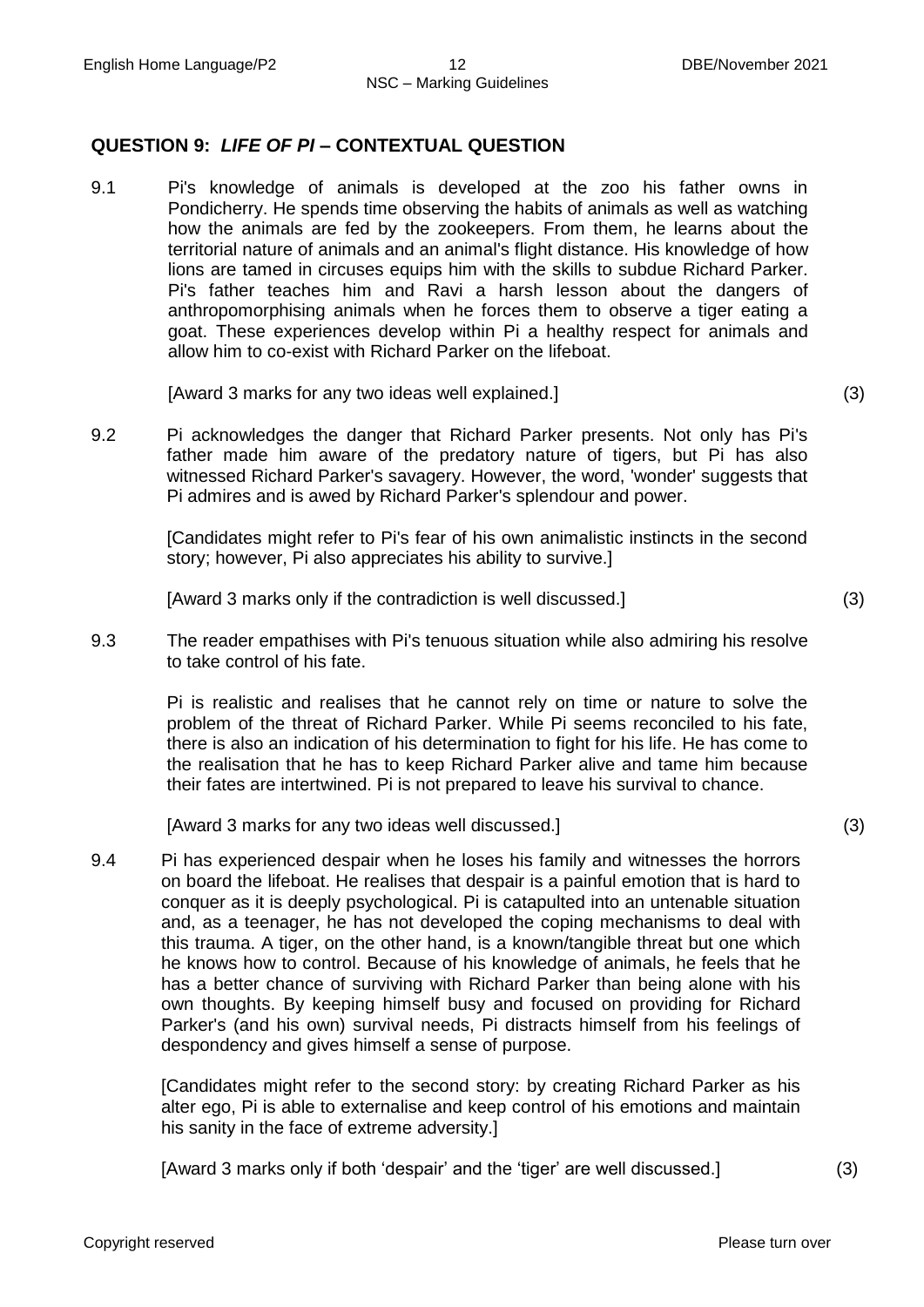9.5 Pi has discovered a human tooth in the fruit of the tree on the island. This alerts him to the carnivorous/evil nature of the island. He had thought it would offer him refuge but he now realises the danger staying on the island would present.

[Candidates might refer to the island offering Pi a shallow faith which he rejects when he leaves the island.]

[Award 3 marks for any two ideas well discussed.] (3)

9.6 As quickly as Pi learnt to adapt to life on the lifeboat after the shipwreck, he has now adjusted to being on the island. It is ironic because he has only spent a few days on the island in comparison to the time spent on the lifeboat and yet he finds being back on the boat uncomfortable and unsettling.

[Candidates might discuss the irony in Pi's choosing to leave the island, yet he is not at ease on the boat either.]

[Award 3 marks only if irony is discussed.] (3)

9.7 Richard Parker's presence has enabled Pi to survive his ordeal thus far. Because of the bond that he has established with Richard Parker, he cannot bear the thought of abandoning him to inevitable death. Pi's journey has not ended and he realises there are still hardships to endure and he chooses to face them with his companion by his side. This decision reflects Pi's ethical nature and reinforces the humanity he displays toward all of God's creatures.

With reference to the second story, by not abandoning Richard Parker, Pi is acknowledging that the time is not yet right to give up his alter ego as he will need to draw on his more savage nature to overcome the hardships he may still endure. Abandoning Richard Parker would be like abandoning a part of himself.

[Candidates might make reference to Richard Parker's abandoning Pi with no apparent qualm, yet Pi finds it impossible to do the same.]

[Credit valid alternative/mixed responses.]

[Award 3 marks for any two ideas well discussed.] (3)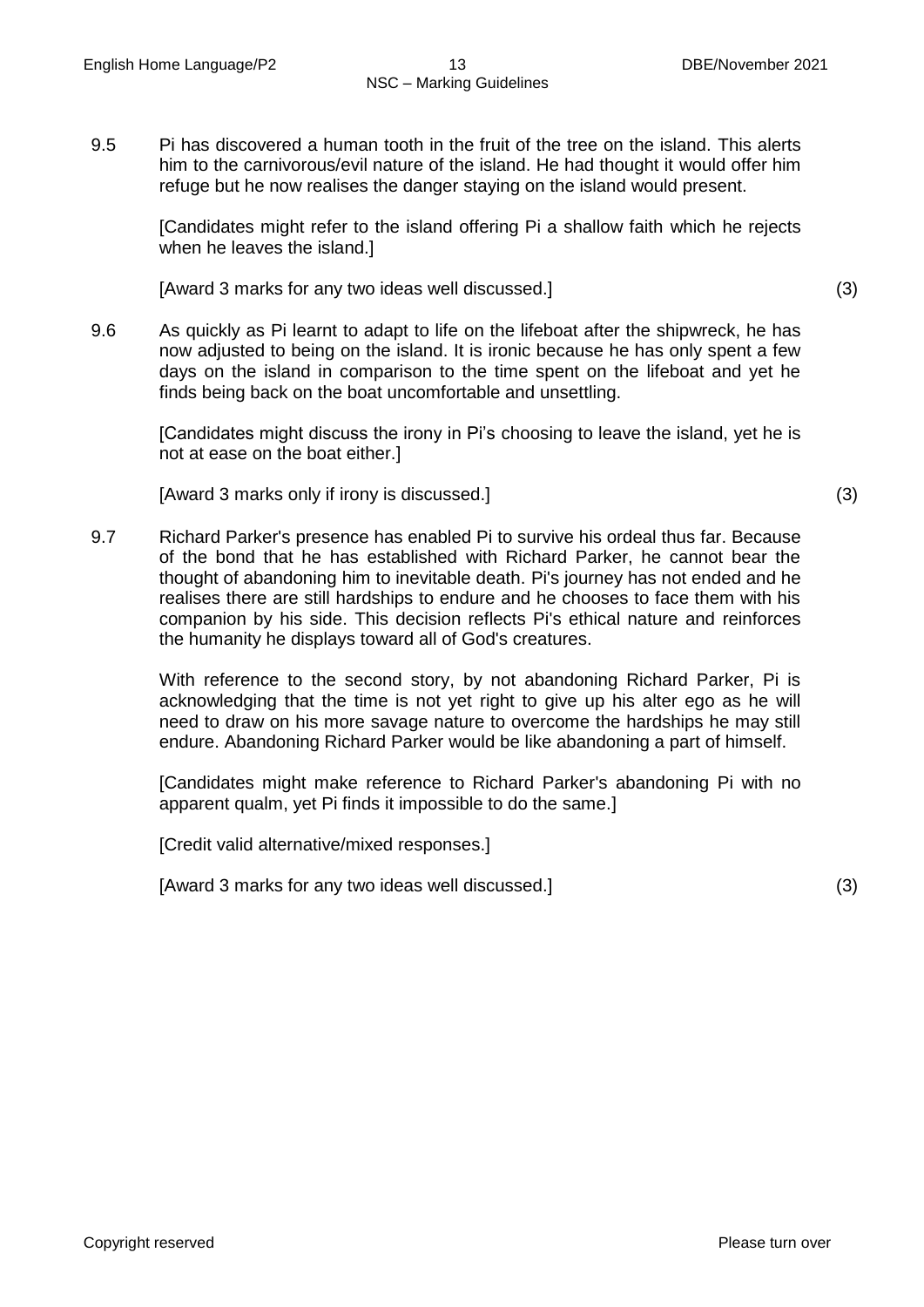9.8 The adjective, 'heavy' evokes the moments in which Pi feels a deep sense of despair and dejection. When he watches the *Tsimtsum* sink and he realises that his family has drowned, he feels weighed down by the hopelessness of his situation. These same emotions are experienced when his hope of being rescued is dashed, and when he is forced to leave the algae island. Pi struggles to remain optimistic and is gloomy and miserable at the thought of being alone on the ocean once again. The physical discomfort he experiences is agonising and weighs on his emotional wellbeing, as does his ever-present fear of Richard Parker. Many of his experiences result in him feeling forlorn, despondent and sorrowful.

In the second story, Pi experiences a heaviness of spirit as a result of the barbaric actions he is forced to witness and commit, such as the murder of his mother and his killing of the cook.

[Candidates might make reference to other examples to support their response.]

[Credit valid alternative responses.]

[Award 4 marks only if the description and the parallels are critically discussed.] **[25]**

# **TOTAL SECTION B: 25**

(4)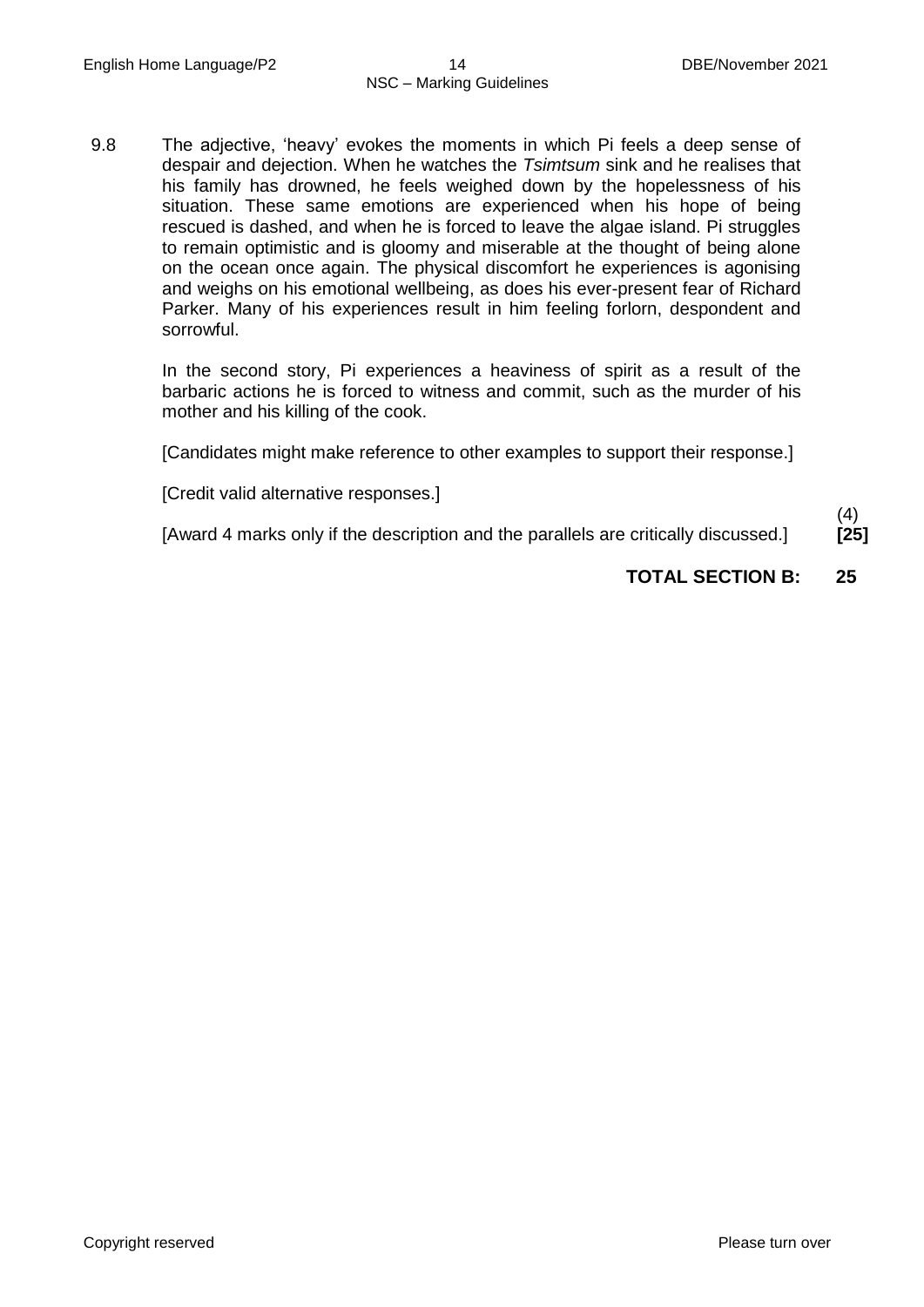# **SECTION C: DRAMA**

#### *HAMLET* **– William Shakespeare**

# **QUESTION 10:** *HAMLET* **– ESSAY QUESTION**

- Below is the basis for answering this essay. Use the following as a guideline only. However, also allow for answers that are different, original and show evidence of critical thought and interpretation.
- A range of examples should be used by the candidates to support their arguments.
- Refer to page 27 for the rubric to assess this question.

Most characters engage in some form of deceptive and manipulative behaviour to achieve their own ends which results in tragedy.

- Claudius appears to be a gracious man, an able and wise ruler; however, he is a corrupt, selfish, ruthless villain. To become king he has murdered his brother, King Hamlet, and seduced and married the former queen, Gertrude.
- While Claudius acts as a caring and concerned stepfather to Hamlet, he actually regards him as a threat. He uses Polonius and Ophelia to spy on Hamlet and recruits Rosencrantz and Guildenstern to discover the truth about Hamlet's behaviour.
- When Claudius realises that Hamlet knows the truth about King Hamlet's murder, he resorts to treachery to get rid of Hamlet, first sending him to England to be killed and then conspiring with Laertes to kill Hamlet. Claudius's actions lead to his own death, as well as the deaths of Hamlet, Gertrude and Laertes.
- To discover the truth about his father's murder, Hamlet assumes an antic disposition to deceive Claudius; this allows him to investigate the ghost's claim and determine his course of revenge.
- Hamlet's extreme behaviour and pretence lead to his cruel rejection of Ophelia, whom he loves; he kills her father, Polonius, when he discovers him spying behind the arras and indirectly causes Ophelia's madness and subsequent death.
- The Murder of Gonzago is used by Hamlet to trick Claudius into revealing his guilt. Claudius, realising that he has confirmed his culpability, plots to have Hamlet killed.
- Although Polonius appears to be a devoted parent, he is actually manipulative and deceitful. He forces Ophelia to break off her relationship with Hamlet, heartlessly informing her that Hamlet is merely toying with her affections. He also uses Ophelia to spy on Hamlet, which leads to Hamlet's callous rejection of her. After advising Laertes on how to behave, he hypocritically sends Reynaldo to spy on Laertes.
- Ophelia deceives Hamlet by spying on him for Claudius and lying to him about Polonius's whereabouts. Her betrayal contributes to her madness and death.
- Hamlet's friends, Rosencrantz and Guildenstern, are manipulated by Claudius to betray him. He sends them to their deaths when he realises their treachery.
- Gertrude might have committed adultery with Claudius while still married to King Hamlet: the ghost refers to her as his 'most seeming virtuous queen'. She becomes a victim of Claudius's deception.
- After Hamlet confronts Gertrude with the truth and instructs her not to tell Claudius about his antic disposition, she deceives Claudius into believing that Hamlet is indeed mad and that he has killed Polonius in a fit of insanity.
- Laertes challenges Hamlet to a friendly duel; however, he has conspired with Claudius to kill Hamlet to avenge Polonius's death. This results in his own, as well as Hamlet's death.

[Credit valid alternative/mixed responses.] **[25]**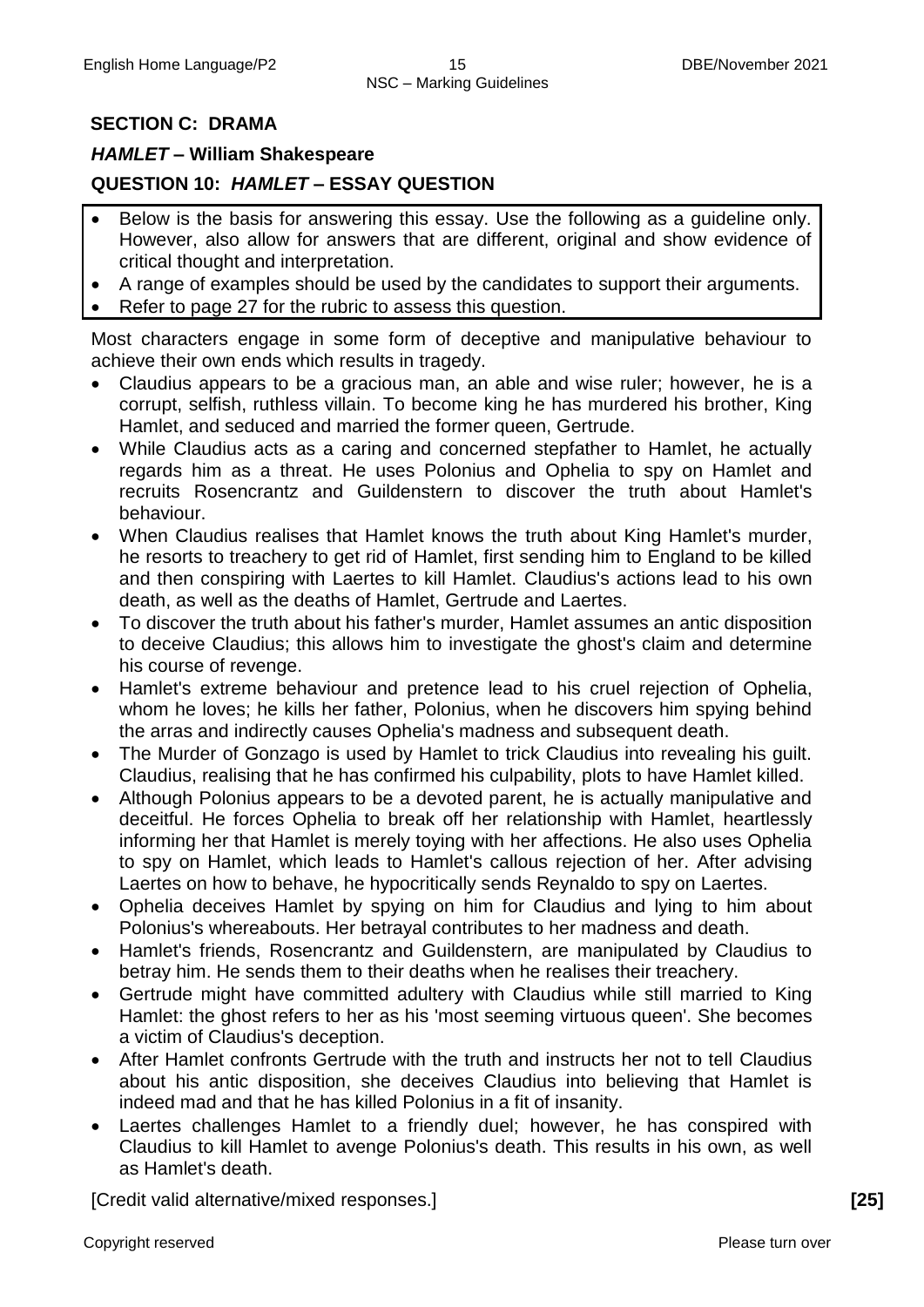#### **QUESTION 11:** *HAMLET* **– CONTEXTUAL QUESTION**

11.1 Hamlet's unkempt and distraught appearance gives the impression that he is suffering as a result of being rejected by Ophelia. This, together with the loss of his father and the hasty remarriage of his mother, appears to have driven him to a state of madness. However, it is part of Hamlet's plan to assume an antic disposition to discover the truth about his father's death.

[Award 3 marks for two ideas well discussed OR three distinct points.] (3)

11.2 In this extract, Ophelia is submissive and dutiful to her father, reporting that she has obeyed his instructions to return Hamlet's letters and to refuse to meet with him. She meekly accepts Polonius's taking her to report the encounter to Claudius. Ophelia allows her father and Claudius to use her to spy on Hamlet.

However, there are occasions in the play when Ophelia reveals her independence and strength of character – she boldly upbraids Laertes for his double standards when he warns her of Hamlet's questionable intentions. She also stands up to Hamlet when he treats her disrespectfully at the play, *The Murder of Gonzago.*

[Award 3 marks only if Ophelia's consistency/inconsistency is well discussed.]

[Credit a mixed response.] (3)

11.3 Polonius is excited/eager/enthusiastic because he thinks he has discovered the true reason for Hamlet's odd behaviour. His sycophantic nature is evident in his desire to ingratiate himself with Claudius by providing him with an explanation for Hamlet's madness. He is an uncaring parent as he is prepared to sacrifice his daughter's happiness to gain Claudius's favour. He is suspicious by nature and distrusts his own children, even accusing Ophelia of being the cause of Hamlet's distressing behaviour.

[Award 3 marks for any two ideas well explained.] (3)

11.4 Laertes has secretly returned to Denmark because he seeks revenge for his father's murder. Laertes has been joined by a group of followers who proclaim him king. Claudius has been informed of their approach and has ordered the castle to be secured.

[Award 3 marks for three distinct points.] (3)

11.5 Claudius believes that his position as king will protect him from being harmed by Laertes. He refers to the divine right of kingship that will prevent any act of treason against the rightful king. Claudius confidently tells Gertrude to let Laertes do his worst, believing that he is invincible. However, this is ironic as Claudius is not the rightful king of Denmark. He has ascended to this position by murdering King Hamlet and usurping the throne.

[Candidates might refer to the irony of Claudius's belief that the divine right of kings will keep him safe when this did not protect King Hamlet from Claudius's treachery.]

[Award 3 marks only if irony is well discussed.]

(3)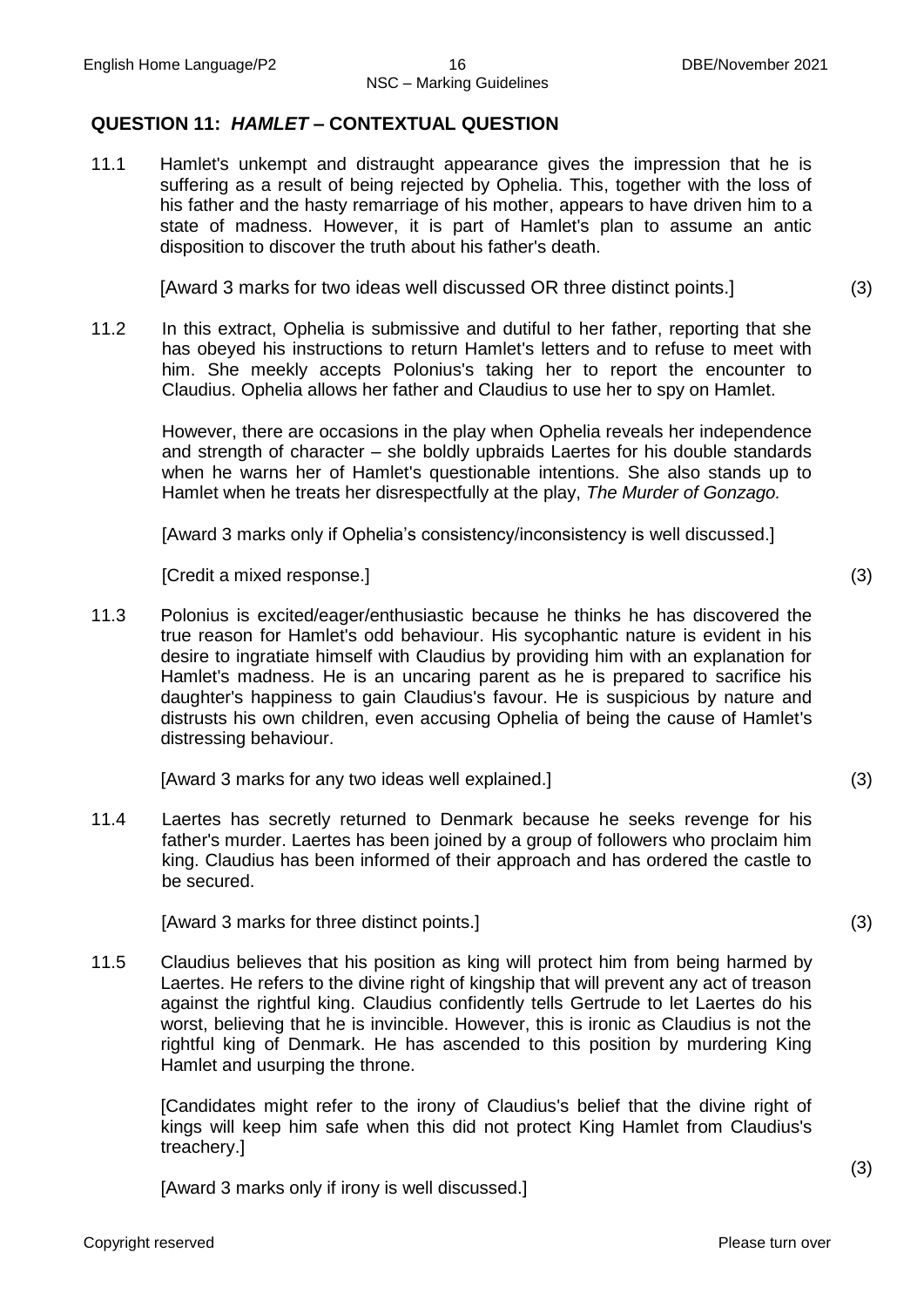11.6 Claudius might put his hand on his heart/put his hand on Laertes's shoulder and turn toward him/put his arm around Laertes/clasp his hands in supplication. His tone would be placating/conciliatory/ingratiating/sympathetic. Claudius wants to appear to be distraught by Polonius's death to curry favour with Laertes and avoid his wrath.

[Credit valid alternative responses.]

[The candidate's response should be convincing in context.]

[Award 3 marks only if the candidate refers to both body language and tone, and includes a justification.] (3)

- 11.7 At this point, Gertrude appears to be loyal to Claudius as she tries to protect him when he is threatened by Laertes and his followers. However, her loyalty is superficial and lacks constancy. Her faithfulness to her first husband, King Hamlet is questionable in light of her 'o'er hasty marriage' to Claudius; also, the ghost implies that she may have been disloyal prior to his murder.
	- After her marriage to Claudius, her loyalty to him is evident in her encouraging Hamlet to accept Claudius as his father and her being supportive of Claudius's plan to have Hamlet spied upon and sent into exile.
	- Later, she is confronted by Hamlet who makes her aware of Claudius's treachery, as well as of the wrongfulness of her re-marriage. Hamlet implores her not to reveal his antic disposition to Claudius; this is a request with which she complies. When forced to confront her own shortcomings and being made aware that Claudius is undeserving of her unswerving loyalty, Gertrude chooses to align herself with Hamlet.

[Award 3 marks only if a critical comment is made.] (3)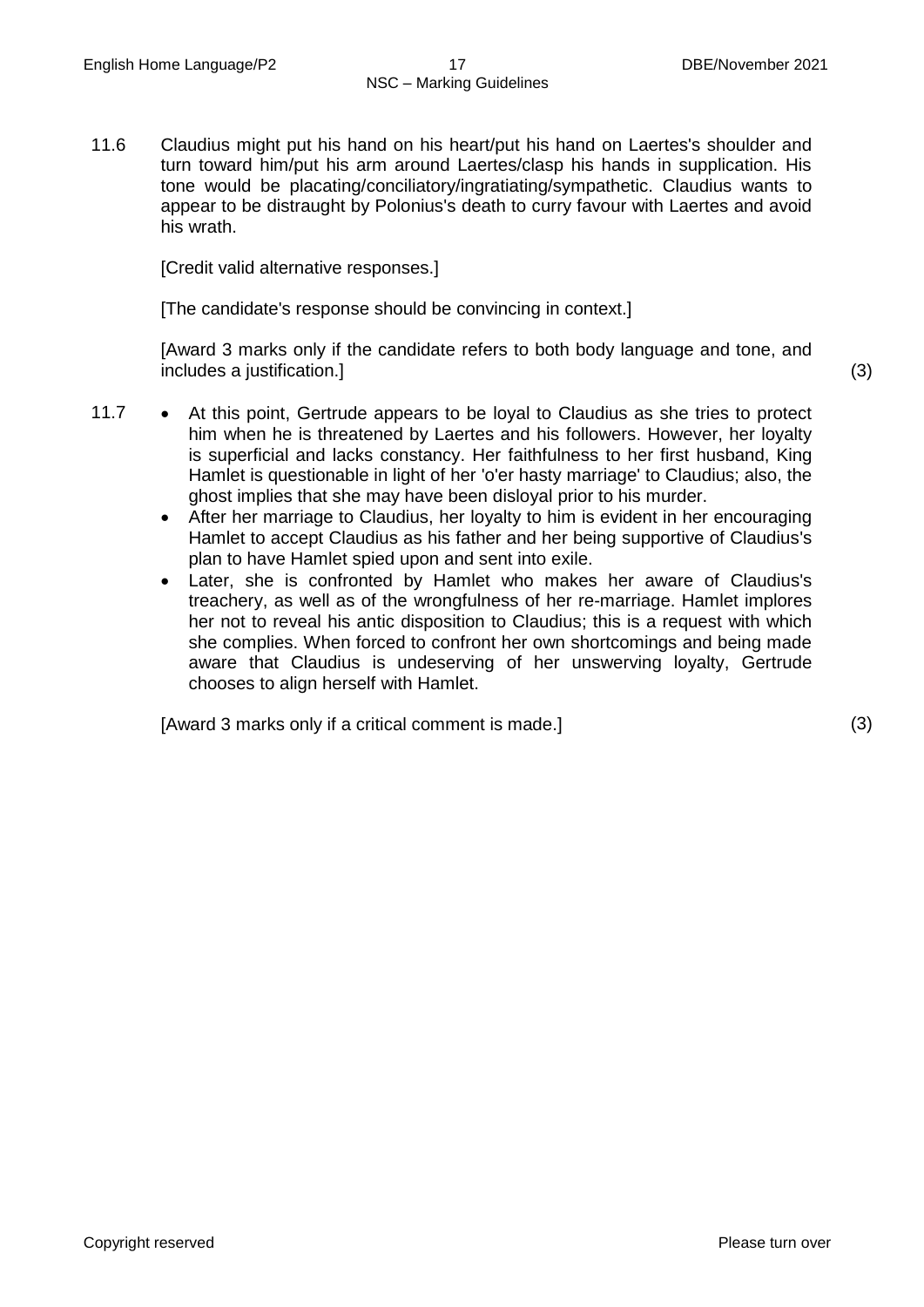- 11.8  $\bullet$  The play is based on the idea that sons are duty-bound to avenge the deaths of their fathers.
	- Laertes is determined to avenge Polonius's death regardless of the consequences to his immortal soul. He behaves rashly, and wildly charges into the palace ready to kill Claudius whom he assumes is responsible. When Claudius persuades him that Hamlet is the culprit, he conspires with Claudius to resort to treachery to kill Hamlet. Laertes takes his duty as a son extremely seriously.
	- Fortinbras appears to use his duty to avenge his father's death as an opportunity to strengthen his claim to the Norwegian throne. He is decisive in his desire to regain the territory lost by his father to King Hamlet. He is prepared to jeopardise relations between the two countries to this end. He, too, does not question the moral implications of his actions.
	- Hamlet provides a different perspective on the duty of revenge. While he feels he has a duty to comply with the ghost's command to avenge his father's death, he questions the morality of that revenge; he is concerned that it will lead to the damnation of his soul. Before he avenges his father's death, he needs to verify the truth of the ghost's words. Hamlet regards revenge as an intolerable burden and this causes him to procrastinate. When he does have the opportunity to kill Claudius, he hesitates because he wants Claudius to suffer in purgatory as his father does. When he is convinced that his revenge is justified, he no longer hesitates and fulfils his duty as a son.

[Award 4 marks only if the link between duty and revenge is critically discussed.] (4)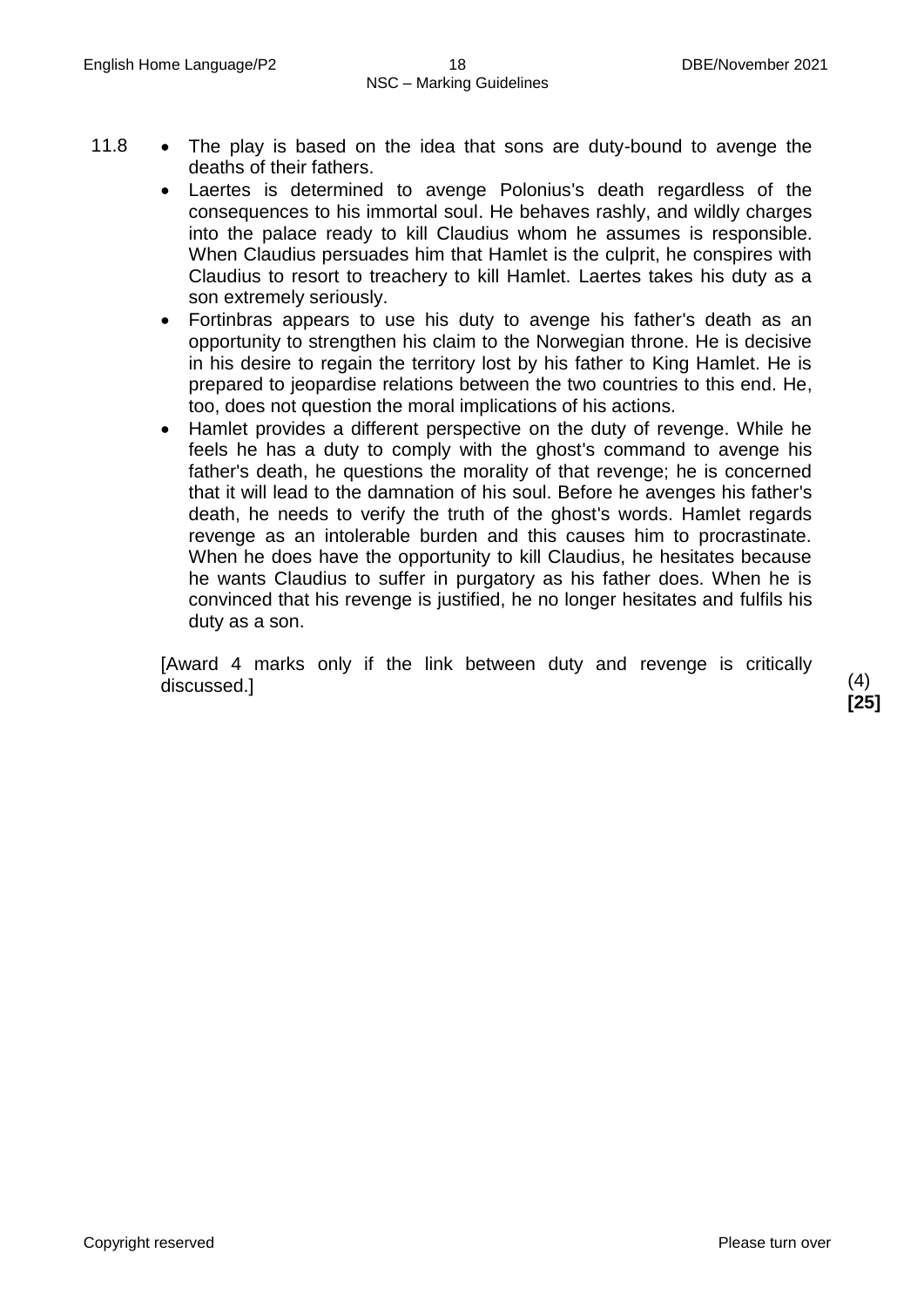# *OTHELLO* **– William Shakespeare**

# **QUESTION 12:** *OTHELLO* **– ESSAY QUESTION**

- Below is the basis for answering this essay. Use the following as a guideline only. However, also allow for answers that are different, original and show evidence of critical thought and interpretation.
- A range of examples should be used by the candidates to support their arguments.
- Refer to page 27 for the rubric to assess this question.
- In his plot to exact revenge on Othello and Cassio, Iago deceives characters about his true nature and intentions. He is regarded as honest, loyal and trustworthy by all. Because Iago knows exactly how characters will react to his deception and manipulation, he succeeds in destroying them.
- Othello regards Iago as his trusted ancient, which makes him susceptible to Iago's plotting.
- When Iago advises Othello to hide from Brabantio's 'kinsmen', it is supposedly to protect Othello. However, his intention is to make Othello appear guilty.
- Because of lago's façade of friendship, Cassio turns to him for advice after being dismissed. Cassio follows Iago's counsel to plead for Desdemona's help, which further convinces Othello that Desdemona is committing adultery with Cassio.
- Desdemona has absolute faith in Iago, believing in his honesty. She seeks his advice on how to regain Othello's regard. Her trust in Iago contributes to her death.
- Roderigo, believing lago is his friend, gives him vast sums of money and jewels to woo Desdemona. This enables Iago to use him in his plan of revenge. Roderigo has complete faith in Iago's intention to help him, until he realises he has been duped.
- Roderigo disguises himself when he follows Desdemona to Cyprus and his involvement in Iago's plotting leads to his death.
- Iago and Roderigo rouse Brabantio under the pretext of being concerned for Desdemona's safety. They are actually hoping to cause trouble for Othello.
- Montano is deceived by Iago's apparent concern for Cassio's dereliction of duty. Lodovico is misled when Iago expresses unease regarding Othello's abuse of Desdemona; Iago also intimates that the physical abuse is not the worst of Othello's offences. Iago's deviousness destroys both men's reputations.
- Initially, Othello appears to be controlled, rational, calm and decisive. However, this hides his many insecurities which emerge once he is beset by doubts about Desdemona's fidelity. Othello deceptively hides his jealousy of and murderous intentions toward Cassio and Desdemona. Once he is convinced of their supposed betrayal, he conspires with Iago to cold-bloodedly plan their murders.
- Desdemona creates the impression of being a dutiful and submissive daughter, while secretly wooing Othello and then eloping with him. Brabantio is devastated by this deception; he casts her off and eventually dies of a broken heart.
- Desdemona is guilty of deception as she lies to Othello about the handkerchief; this contributes to her death.
- Emilia is Iago's unwitting accomplice when she steals the handkerchief that is later used by him to give Othello the 'ocular proof' he demands. She is shocked when Othello reveals Iago as the villain. She is killed by Iago when she insists on revealing all she knows.

[Credit valid alternative/mixed responses.] **[25]**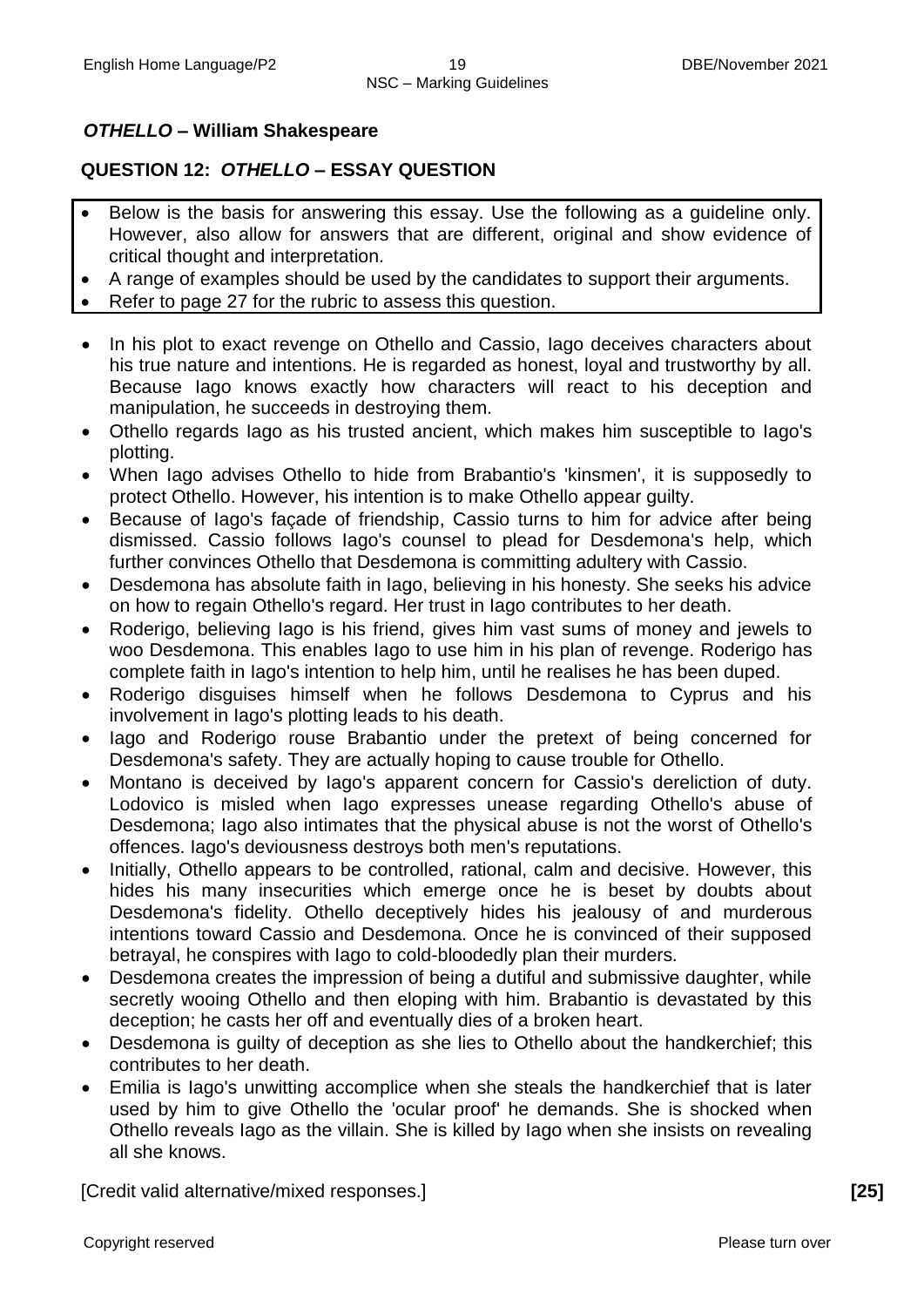# **QUESTION 13:** *OTHELLO* **– CONTEXTUAL QUESTION**

13.1 There is the imminent threat of an attack by the Turks on Cyprus, a Venetian military outpost that is of strategic value to the Venetian state. The Senators believe that only a general of Othello's calibre will be able to defeat the Turks and save Cyprus.

[Award 3 marks for two ideas well discussed OR three distinct points.] (3)

13.2 Othello takes his duties to the Venetian state seriously. Even though he is newly married and would prefer to celebrate his wedding night, his honour demands that he put his obligations first. His reputation as a general of the Venetian army is important to him and he will not allow his personal life to take precedence over his duty to the state.

[Credit valid alternative responses.]

[Award 3 marks for any two ideas well discussed.] (3)

13.3 The Duke disapproves of Brabantio's racial prejudice toward Othello. He urges Brabantio to look beyond Othello's skin colour and focus on his inner qualities. While Brabantio is bigoted, the Duke is open-minded and accepting. He pays tribute to Othello because, in his estimation, Othello is 'fair' (virtuous, morally upright, noble and honest) rather than 'black' (wicked, immoral and evil). The Duke's attitude is respectful and admiring of Othello since he believes that Othello has acted with honour, courtesy, restraint and dignity. Brabantio, on the other hand, has been accusatory and racist.

[Award 3 marks only if both characters' attitudes are discussed.] (3)

13.4 Brabantio warns that Desdemona might one day deceive Othello in the same way that she has deceived her father. Iago later uses these words in his plan of revenge by manipulating Othello into believing that Desdemona has betrayed her marriage vows. By reminding Othello of Brabantio's words, Iago casts doubt in Othello's mind about Desdemona's honesty. Iago is a master manipulator who will use the words to exploit Othello's insecurities and undermine his marriage.

[Award 3 marks for any two ideas well discussed.] (3)

13.5 At this point in the play, Othello is steadfast in his belief that Desdemona will remain faithful to him. He is prepared to stake his life on her loyalty. However, when Iago begins to poison his mind and manipulates him into believing that Desdemona is committing adultery, his faith in her love is easily shaken. He chooses to believe Iago instead of trusting Desdemona.

[Award 3 marks only if irony is well discussed.] (3)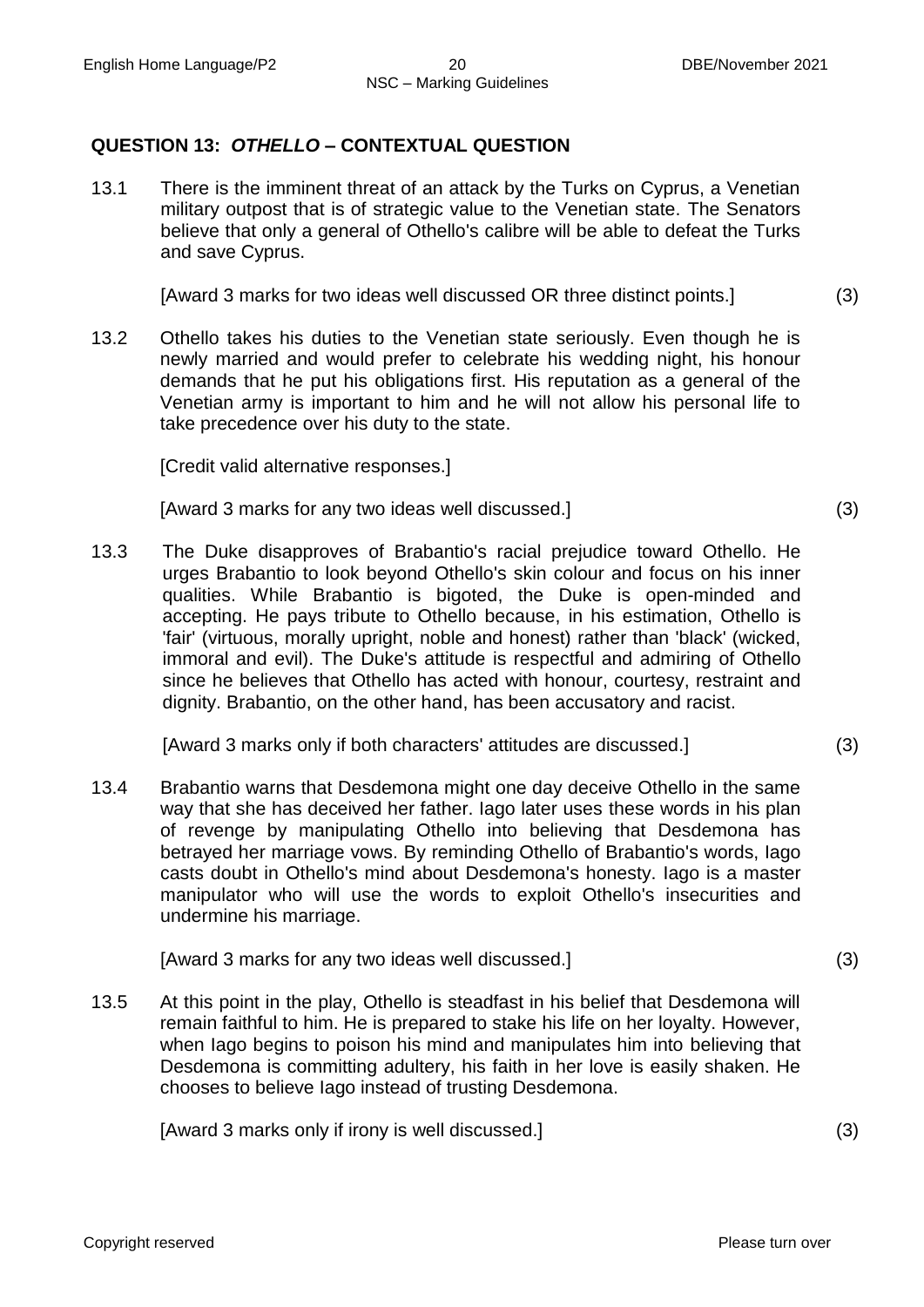13.6 Desdemona is concerned about the loss of her handkerchief as it was Othello's first gift to her. When Othello arrives, she immediately urges him to meet with Cassio to resolve their differences. Othello, who is convinced of Desdemona's adultery, uses sexual innuendo to allude to her alleged promiscuity. When Desdemona refuses to produce the handkerchief upon Othello's request, and continues to nag him to reinstate Cassio, Othello furiously storms off.

[Award 3 marks for three distinct points.] (3)

13.7 Emilia might put her hands on her hips/hit her fist into her palm or on to a surface/wag her finger in outrage at women being treated as sexual objects and then discarded once men's appetites have been satisfied. Her tone might be indignant/bitter/cynical, indicating that she has personally experienced disillusionment in love. Her attitude is not surprising, considering that she is married to Iago who has no respect for women and who has been disparaging of her on several occasions in the play.

[Credit valid alternative responses.]

[The candidate's response should be convincing in context.]

[Award 3 marks only if the candidate refers to both body language and tone, and includes a justification.] (3)

13.8 Othello is predisposed to being easily influenced by external forces; his latent insecurities cause his jealousy and lack of trust to surface. He is an outsider in Venice and feels unsure about his position in society. As a Moor, he is aware of society's prejudice against him; this makes him feel insecure in his relationship with Desdemona. These weaknesses are exploited by Iago who plays on Othello's insecurities to poison his mind against Desdemona. Othello becomes overwhelmed by anxiety about his age, race and perceived lack of sophistication. Being tormented by thoughts of Desdemona's supposed betrayal, Othello becomes consumed with jealousy, losing control and rationality. He no longer trusts anything that Desdemona says as he regards her as unfaithful and dishonest. Othello makes an unholy pact with Iago to murder Desdemona and Cassio, an act he would never have contemplated previously.

[Credit valid alternative/mixed responses.]

[Award 4 marks for any two ideas critically discussed.] (4)

**[25]**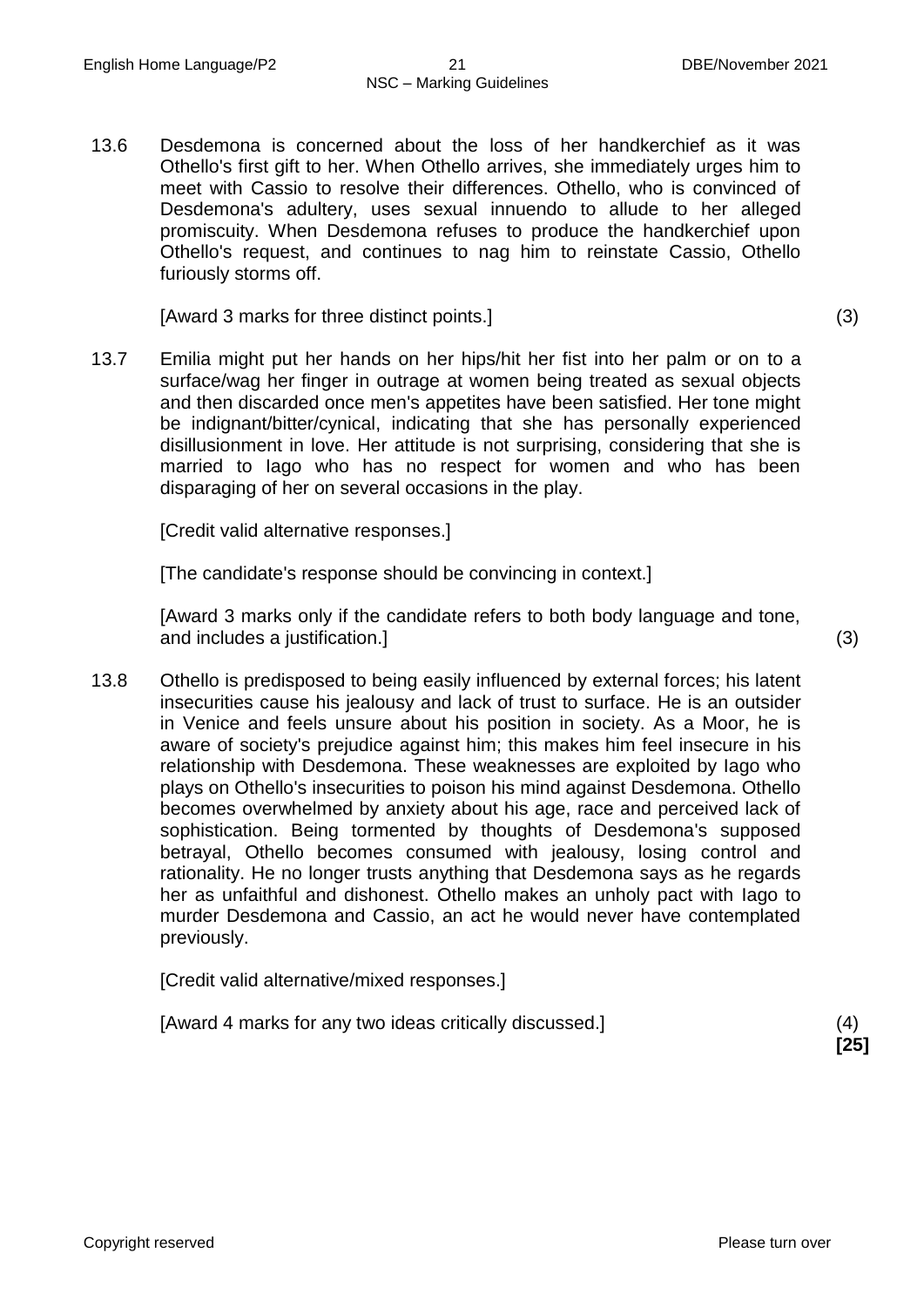# *THE CRUCIBLE* **– Arthur Miller**

# **QUESTION 14:** *THE CRUCIBLE* **– ESSAY QUESTION**

- Below is the basis for answering this essay. Use the following as a guideline only. However, also allow for answers that are different, original and show evidence of critical thought and interpretation.
- A range of examples should be used by the candidates to support their arguments.
- Refer to page 27 for the rubric to assess this question.

Certain characters conceal their true selves, are deceptive and manipulative, thus creating a climate in which the tragic events unfold.

- Proctor and Abigail's concealment of their affair enables Abigail's vindictiveness and allows her to gain power in Salem, leading to disastrous consequences. Abigail maintains an air of innocence which convinces the judges of her credibility.
- Proctor's concern with upholding the facade of his respectful reputation prevents him from exposing Abigail's pretence. His reticence allows her power to escalate.
- Although unintentional, Elizabeth helps to maintain the illusion of Proctor's respectability. Had she been truthful when questioned, Abigail would have been exposed and further tragedy might have been avoided.
- Abigail's confession to being involved in witchcraft is a ruse that helps her to escape punishment. She assumes a position of authority which has disastrous consequences for the village, especially when the other girls follow suit.
- Abigail's charade that she is able to detect witches enables her to conspire against Elizabeth in the hope of being able to resume her affair with Proctor.
- The girls cloak the truth of their activities to protect themselves from censure. They exploit the situation to exact revenge and exercise power over those who have oppressed them.
- Abigail's using the poppet given to Elizabeth by Mary and her stabbing herself is deceptive and she manipulates the court into believing that Elizabeth is a witch.
- When Mary tries to tell the truth in court, the girls pretend she is trying to bewitch them. This results in Mary's accusing Proctor of being in league with the devil.
- Parris hypocritically presents himself as a moral minister; however, he is greedy, resentful and self-serving. He conceals the truth of the girls' activities to save face. Parris supports the trials under the guise of seeking the truth; in reality, he exploits the trials to take revenge on Proctor.
- People, like Tituba and the Putnams, disguise their hidden agendas by accusing others of witchcraft, sending many to their deaths.
- By not admitting to their errors of judgement, Danforth and Hathorne deceive the village into believing that they are agents of justice; thus prolonging the tragic outcome of the trials.
- Danforth, to save his reputation, and Hale, to appease his guilt, are prepared to be part of the sham to persuade Rebecca and Proctor to make false confessions.
- Under the guise of being concerned for her welfare, Danforth tries to manipulate Elizabeth into persuading Proctor to confess. Her refusal to do so leads to Proctor's decision not to confess and ultimately to his death.
- Proctor eventually refuses to hide his immoral behaviour; he stands by the truth, rejects the opportunity to save himself and dies having restored his reputation.
- Rebecca Nurse's and Giles Corey's refusal to pretend to be involved with witchcraft leads to their executions.

[Credit valid alternative/mixed responses.] **[25]**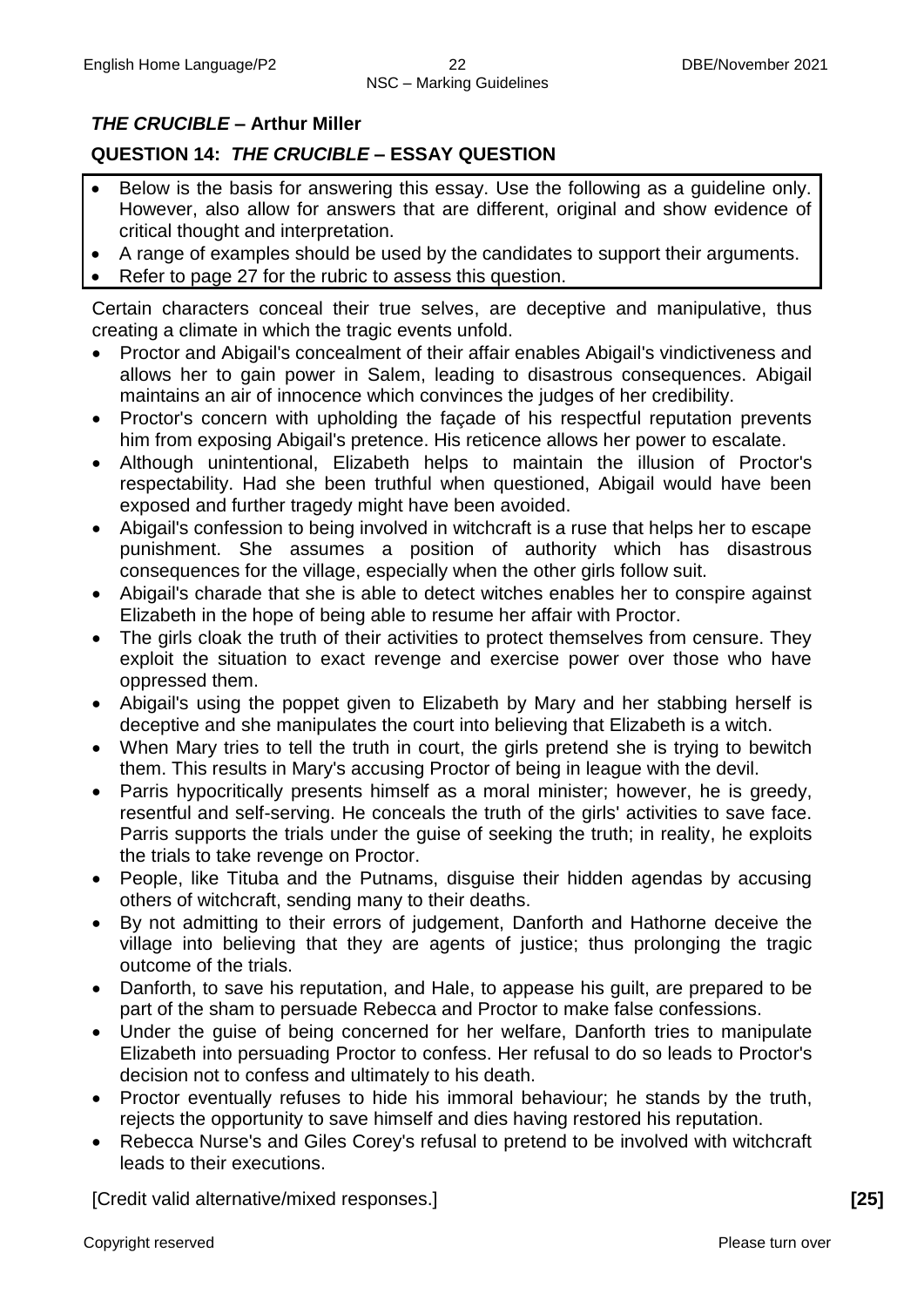# **QUESTION 15:** *THE CRUCIBLE* **– CONTEXTUAL QUESTION**

15.1 Proctor is upset because Mary has neglected her duty as a servant in the Proctor household to carry out her new responsibility as a court official. Proctor is also angered by Mary's apparent new-found confidence; she has become assertive and reminds him that, as an official of the court, she deserves to be respected. Proctor tries to re-establish his authority over her.

Furthermore, Proctor is angry because of the news she has brought about the people arrested, and those who have confessed to witchcraft to escape hanging. Proctor is appalled by the news that Sarah Good is supposedly pregnant and is of the opinion that the court sessions are a mockery.

[Award 3 marks for two ideas well discussed OR three distinct points.] (3)

15.2 Elizabeth intervenes when Proctor threatens to whip Mary because she is gentle and does not want to see Mary hurt. She responds in a maternal manner. Her concern for the rabbit she kills is indicative of her gentleness. Elizabeth tries to calm the situation, as she dislikes conflict and prefers to maintain the peace. She has a tendency to put the welfare of others first: when arrested, her first thoughts are for her children and later, she encourages Proctor to do what he believes is right. She is surprised that her name has been mentioned in court and she finds it hard to believe that her integrity as a good Christian woman is being questioned. This is also evident in her disbelief that she is accused of witchcraft when the poppet is found in her home.

Candidates might refer to Elizabeth's behaviour as being inconsistent: she is cold and silent toward Proctor because of his affair with Abigail; she has an outburst of anger when Abigail accuses her of witchcraft; and she lies in court to defend Proctor.

[Award 3 marks only if Elizabeth's consistency/inconsistency is well discussed.]

[Credit a mixed response.] (3)

15.3 Although hesitant, Mary attempts to assert herself by objecting to being subjected to further physical abuse by Proctor. While young women in Salem have no standing and are expected to be submissive, the witch trials have given them a sense of power and authority. Their status in society has been elevated as they are perceived as being the 'voice of Heaven'. For the first time, they are treated with respect and dignity.

[Award 3 marks for any two ideas well discussed.] (3)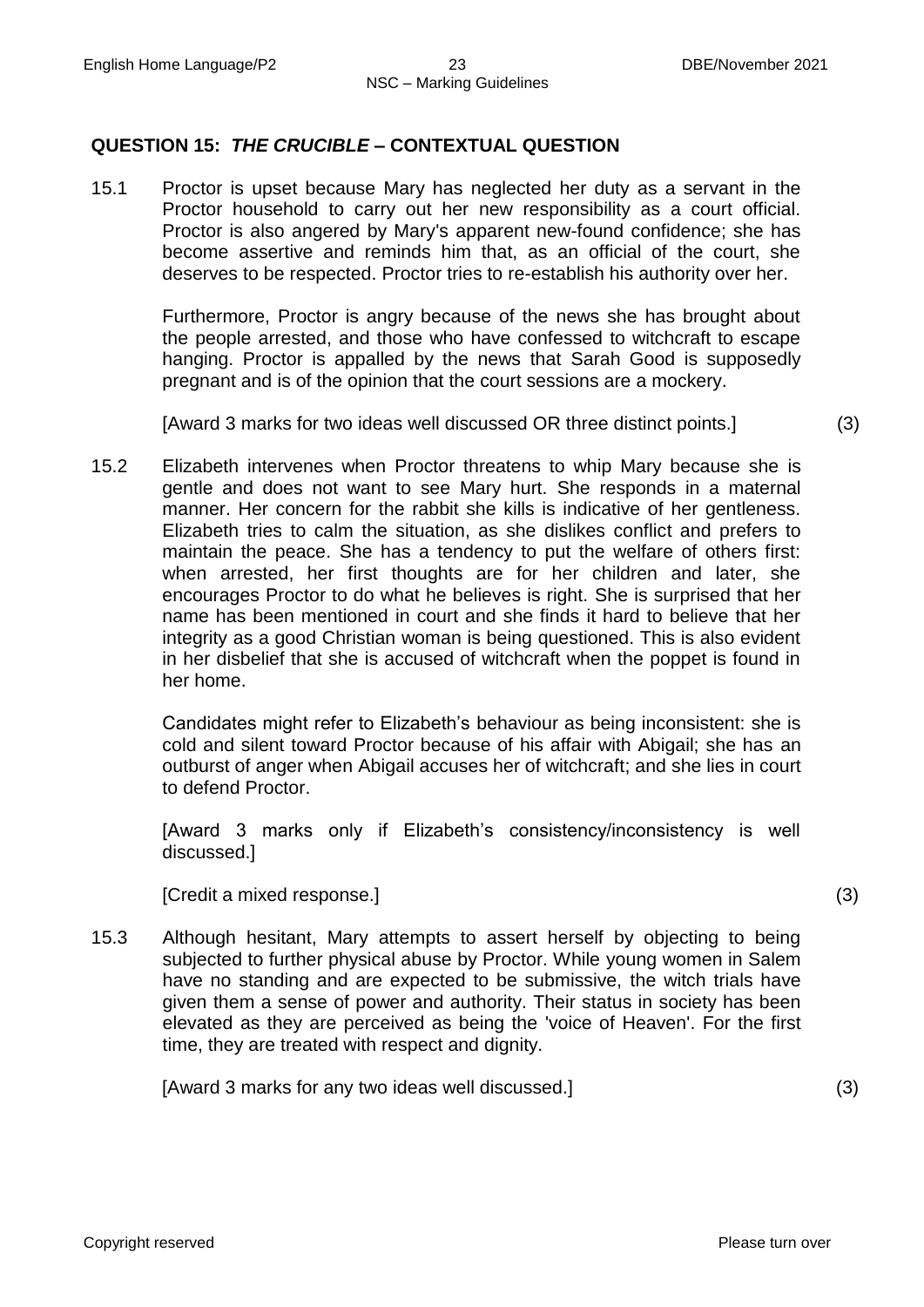15.4 Mary alleges that her involvement in the witch trials is godly and noble; the girls should be revered for their efforts. The implication is that they are serving God and ridding Salem of evil. However, the witchcraft accusations are fabrications and the girls are the embodiment of evil, not goodness. The girls enjoy the power they have been afforded and condemn innocent people. There is nothing godly about what they are doing.

[Award 3 marks only if irony is well discussed.] (3)

15.5 Mary might put her hands on her hips/stand upright/look Proctor in the eye/point or waggle her finger at Proctor/glare at him to stress the deference which the girls now enjoy in Salem. She needs to impress on Proctor that he should treat her with the respect she deserves.

Mary's tone might be demanding/assertive/commanding/defiant as she is determined to stand her ground and remind Proctor that she is a person of value in Salem who should be shown the proper regard.

[Candidates might consider Mary's tone to be tentative and less assertive when she hesitates: 'I – I would have ...'.]

[Credit valid alternative responses.]

[The candidate's response should be convincing in context.]

[Award 3 marks only if the candidate refers to both body language and tone, and includes a justification.] (3)

15.6 Many people in Salem have been arrested and condemned to death during the witch trials. On the eve of the scheduled execution of Proctor and others, Hale returns, hoping to persuade the prisoners to confess. Danforth is not prepared to postpone the trials and insists the prisoners declare their involvement in witchcraft. Danforth has come to visit the prison to witness any last minute confessions.

[Award 3 marks for three distinct points.] (3)

15.7 The witch trials have caused immeasurable damage and suffering. Hale points out the collapse of the social structure in Salem. So many adults have been executed that orphans have to resort to begging. No one wants to take the orphans in because they are the offspring of so-called witches. The farming community has suffered greatly and Salem is possibly facing a lack of food. The trials, which are supposed to root out evil, have resulted in chaos/upheaval. Hale implies that while the trials continue, there is no hope for Salem. The conditions described by Hale could lead to rebellion against the court.

[Award 3 marks only if significance is discussed.] (3)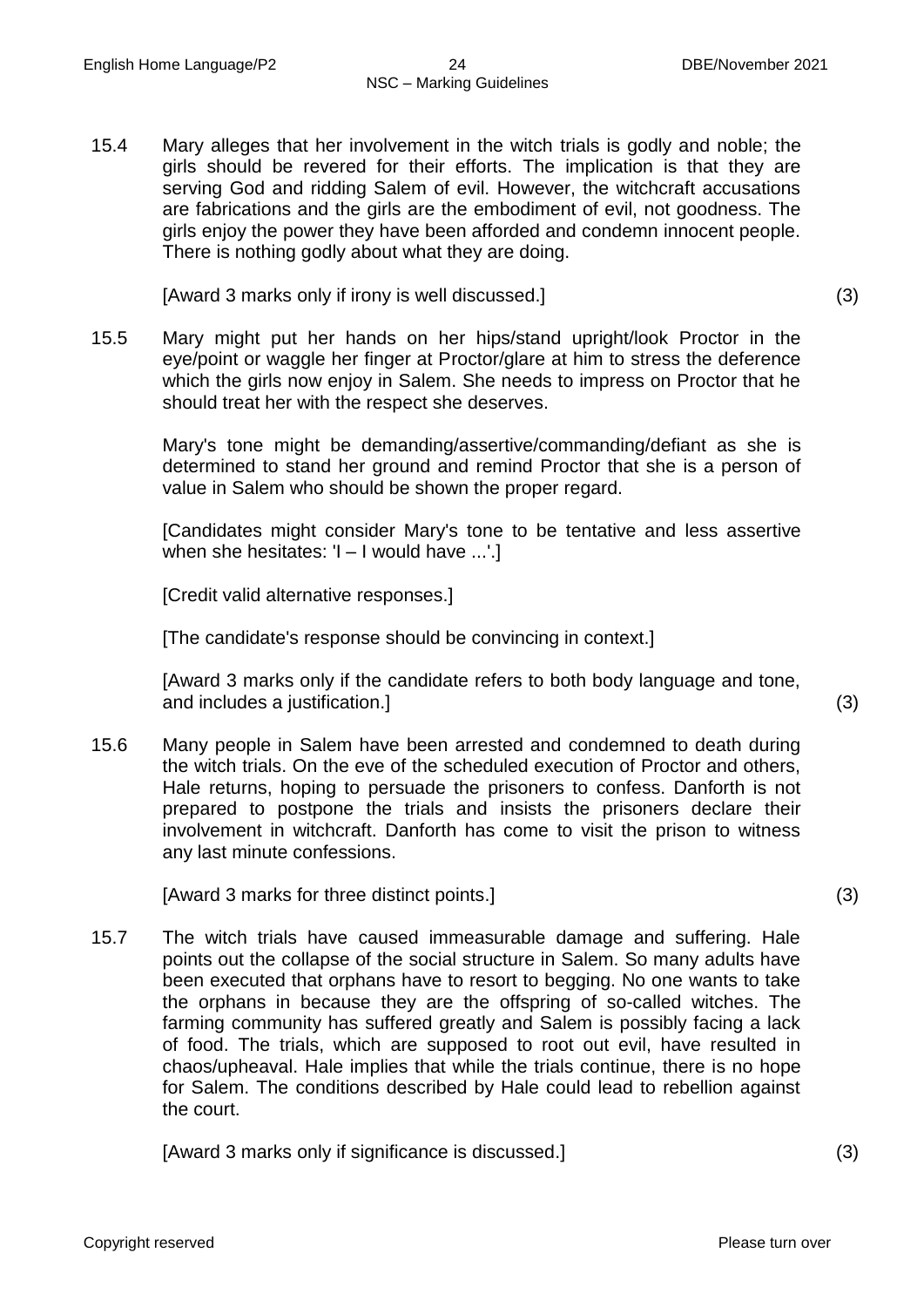15.8 At this point in the play, Hale has come to realise that the justice handed down by the court is corrupt. He is initially more concerned with establishing proof of witchcraft than in discovering the truth. His promise that the girls will be saved if they confess and identify witches motivates them to lie and leads to the injustice of false accusations. Once Hale realises the truth, he is guiltstricken and is desperate to save the condemned; he persuades them to make false confessions to avoid execution. This is a perverse form of justice but one that Hale feels is necessary to save their lives. Hale believes in God's justice.

Danforth rejects the appeal to postpone the executions as that would be an acknowledgement that the court has erred in its judgement. Throughout the trials, Danforth metes out justice without interrogating the girls' claims; this results in the deaths of many innocent people. He is willing to accept false confessions rather than uphold the truth. To admit that the court has been duped would destroy his reputation; something Danforth refuses to contemplate. He is prepared to sacrifice truth and justice to preserve his own reputation and that of the court.

[Credit valid alternative/mixed responses.]

[Award 4 marks only if both characters are critically discussed.] (4)

**[25]**

**TOTAL SECTION C: 25 GRAND TOTAL: 80**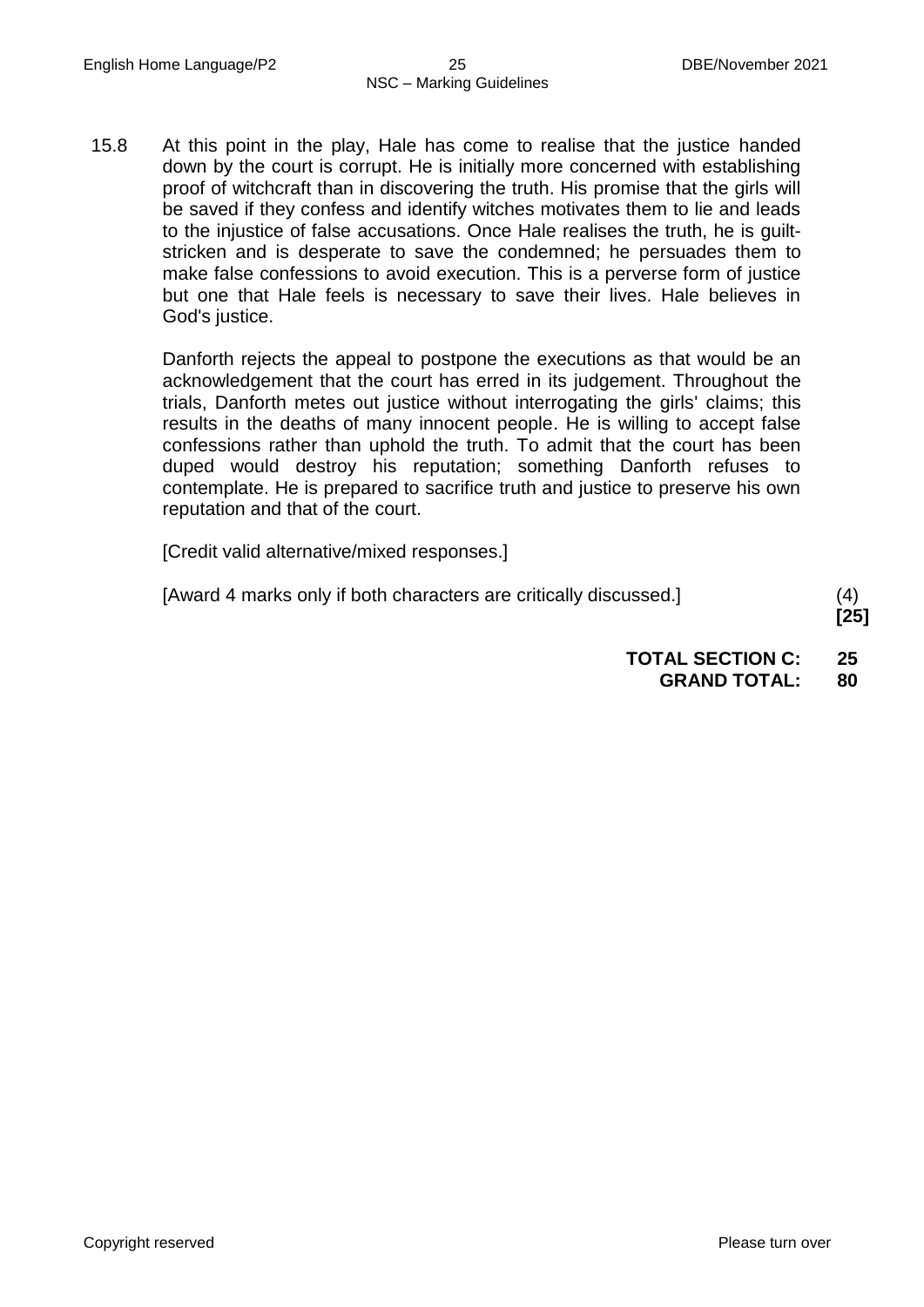# NSC – Marking Guidelines

# **SECTION A: Assessment rubric for literary essay: Poetry (10 Marks)**

| <b>Criteria</b>                                                                                                                    | <b>Exceptional</b>                                                                                                                                                                                     | <b>Skilful</b>                                                                                                                                                                                                           | <b>Moderate</b>                                                                                                                                                                                     | <b>Elementary</b>                                                                                                                               | Inadequate                                                                                                                    |
|------------------------------------------------------------------------------------------------------------------------------------|--------------------------------------------------------------------------------------------------------------------------------------------------------------------------------------------------------|--------------------------------------------------------------------------------------------------------------------------------------------------------------------------------------------------------------------------|-----------------------------------------------------------------------------------------------------------------------------------------------------------------------------------------------------|-------------------------------------------------------------------------------------------------------------------------------------------------|-------------------------------------------------------------------------------------------------------------------------------|
| <b>CONTENT</b>                                                                                                                     | $5-6$                                                                                                                                                                                                  | 4                                                                                                                                                                                                                        | 3                                                                                                                                                                                                   | $\mathbf{2}$                                                                                                                                    | $0 - 1$                                                                                                                       |
| <b>6 MARKS</b><br>Interpretation of topic.<br>Depth of argument,<br>justification and grasp<br>of text.                            | -In-depth interpretation of<br>topic<br>-Range of striking<br>arguments; extensively<br>supported from poem<br>-Excellent understanding<br>of genre and poem                                           | -Shows understanding<br>and has interpreted topic<br>well<br>-Fairly detailed response<br>-Sound arguments<br>given, but not all of them<br>as well motivated as<br>they could be<br>-Understanding of genre<br>and poem | -Fair interpretation of<br>topic<br>-Some good points in<br>support of topic<br>-Some arguments<br>supported, but evidence<br>is not always convincing<br>-Basic understanding of<br>genre and poem | -Unsatisfactory<br>interpretation of<br>topic<br>-Hardly any points in<br>support of topic<br>-Inadequate<br>understanding of<br>genre and poem | -No understanding of<br>the topic<br>-No reference to the<br>poem<br>-Learner has not<br>come to grips with<br>genre and poem |
| <b>STRUCTURE AND</b>                                                                                                               | 4                                                                                                                                                                                                      | 3                                                                                                                                                                                                                        | $\mathbf{2}$                                                                                                                                                                                        |                                                                                                                                                 | $0 - 1$                                                                                                                       |
| <b>LANGUAGE</b><br><b>4 MARKS</b><br>Structure, logical flow<br>and presentation.<br>Language, tone and<br>style used in the essay | -Coherent structure<br>-Arguments well-structured<br>and clearly developed<br>-Language, tone and style<br>mature, impressive, correct<br>Virtually error-free<br>grammar, spelling and<br>punctuation | -Clear structure and<br>logical flow of argument<br>-Flow of argument can<br>be followed<br>-Language, tone and<br>style largely correct                                                                                 | Some evidence of<br>structure<br>-Essay lacks a well-<br>structured flow of logic<br>and coherence<br>-Language errors minor;<br>tone and style mostly<br>appropriate                               | -Structure shows<br>faulty planning<br>-Arguments not<br>logically arranged<br>-Language errors<br>evident<br>-Inappropriate tone<br>and style  | -Poorly structured<br>-Serious language<br>errors and incorrect<br>style                                                      |

**NOTE: If a candidate has ignored the content completely and written a creative response instead, award a 0 mark for both Content and Structure and Language.**